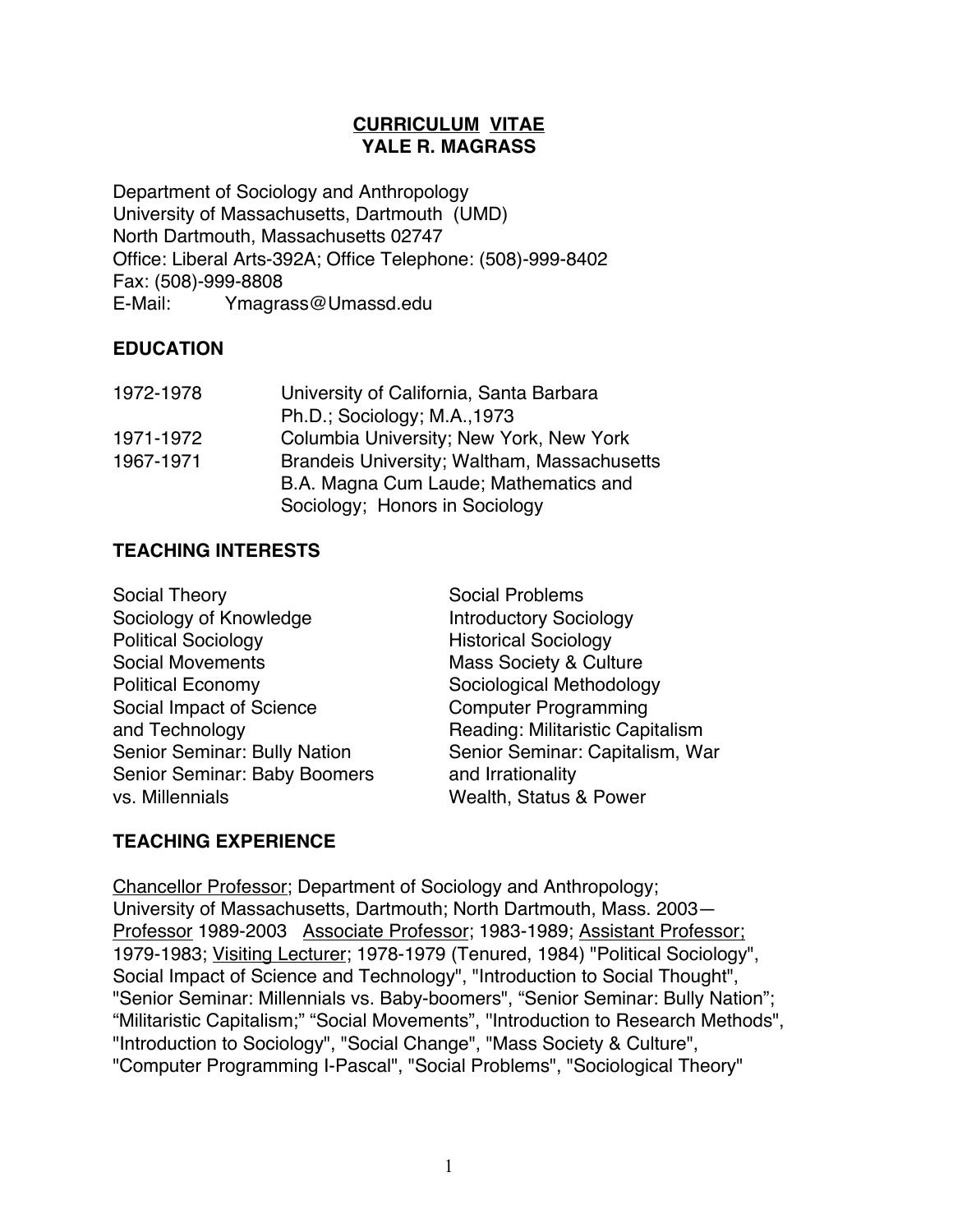Visiting Lecturer; Department of Sociology; University of Massachusetts, Lowell; Lowell, Mass.; 1977-1978 "Introduction to Sociology", "Sociology of Knowledge";

Lecturer; Department of Sociology; University of California, Santa Barbara; 1975-1977 "The Development of Social Thought", "Sociology of Knowledge"

## **SCHOLARLY PUBLICATIONS**

BOOKS

*Glorious Causes: The Irrationality of Capitalism, War and Politics* (with Charles Derber); Routledge, N.Y.,N.Y.; 2020

*Moving Beyond Fear: Upending the Security Tales in Capitalism, Fascism and Democracy* (with Charles Derber); Routledge, N.Y.,N.Y.; 2018

*Bully Nation: How the American Establishment Creates a Bullying Society* (with Charles Derber); Second Paperback edition with new preface on Trump; University Press of Kansas; Lawrence, Kansas; 2017

# 霸凌国家:美国体制如何制造欺凌社会

*Bully Nation* (with Charles Derber & Cui Zhuojun); [Chinese edition] Xinhua Publishing House: Beijing China, 2017

*Bully Nation: How the American Establishment Creates a Bullying Society* (with Charles Derber); University Press of Kansas; Lawrence, Kansas; 2016

*Capitalism: Should You Buy it? An Invitation to Political Economy* (with Charles Derber); Routledge, N.Y.,N.Y.; Paradigm Publishers, E. Boulder,Co.; Pluto Press, London UK; 2014

*The Surplus American: How the 1% Is Making Us Redundant* (with Charles Derber); Routledge, N.Y.,N.Y.; Paradigm Publishers, E. Boulder, Co.; Pluto Press, London, UK.; 2012

*Morality Wars: How Empires, the Born Again and the Politically Correct Do Evil in the Name of Good* (with Charles Derber); Second edition, New Chapter on Obama; Routledge, N.Y.,N.Y.; Paradigm Publishers, E. Boulder, Co.; Pluto Press, London, UK; 2010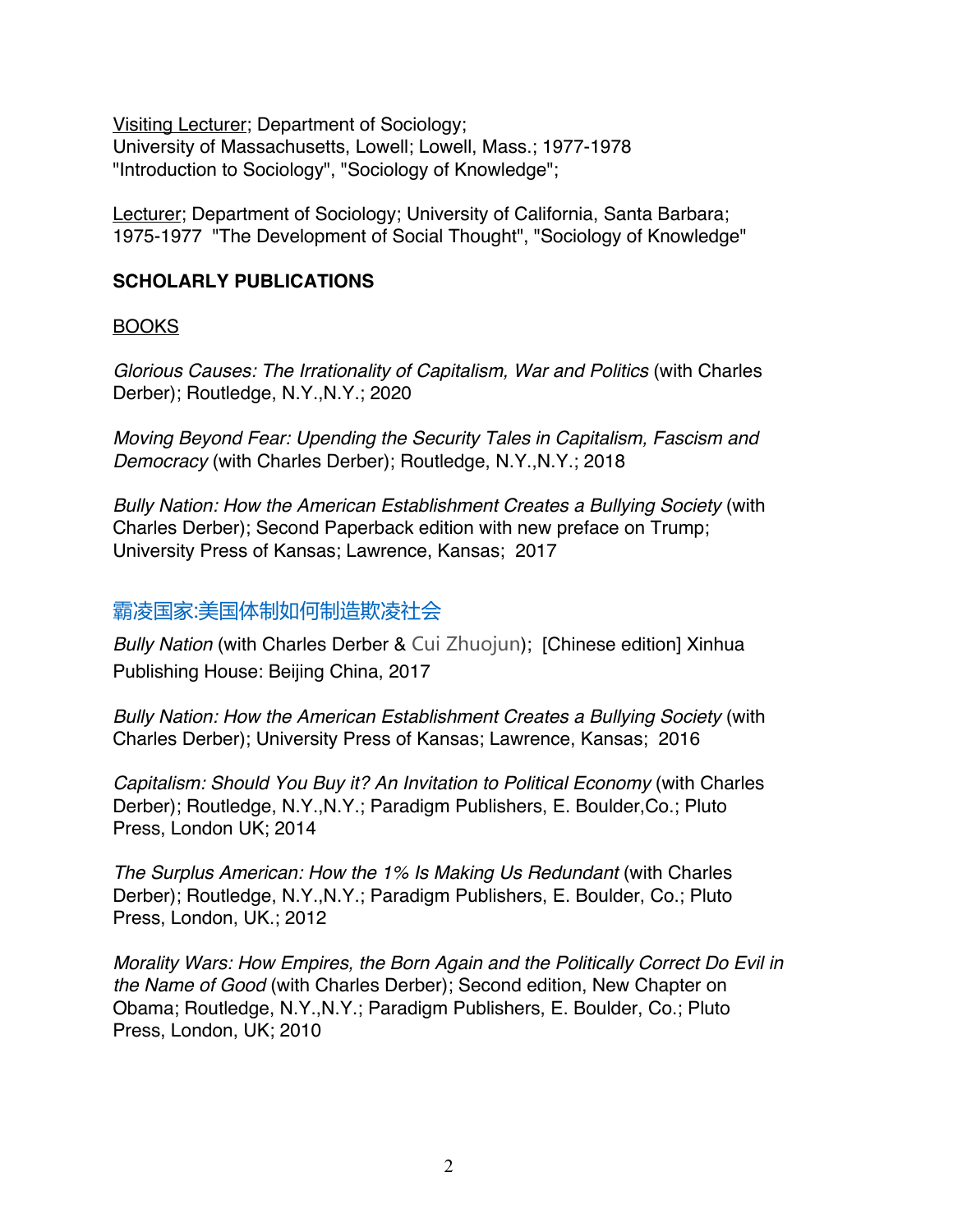*Morality Wars: How Empires, the Born Again and the Politically Correct Do Evil in the Name of Good* (with Charles Derber); Routledge, N.Y.,N.Y.; Paradigm Publishers, E. Boulder, Co.; Pluto Press, London, UK; 2008

*Power in the Highest Degree: Capitalism. Professionals and the Making of a New Mandarin Order***;** (with Charles Derber & William Schwartz); Oxford University Press; N.Y., N.Y.; 1990

*Thus Spake the Moguls: The New Deal and Other Transformations of. Upper Class Ideology*; Schenkman; Cambridge, Mass; 1981

## ARTICLES AND BOOK CHAPTERS

"Full of Bull: Militarized Capitalism, Education & Psychology;" (with Charles Derber); Christopher Donoghue; *Power and Aggression among Adolescents: Toward a Sociology of Bullying;* N.Y.: NYU Press; forthcoming

"That's What They Call Democracy: Capitalism, Democracy & the State;" Levon Chorbajian; *Power and Inequality*; N.Y.: Routledge; forthcoming

"The Military and the Psychological Paradigm," (with Charles Derber) *Library of Social Science*; N.Y.,N.Y.; July 13, 2020

"Judaism versus Christianity on the Nature of the Afterlife:" *Library of Social Science*; N.Y.,N.Y.; June 17, 2020

"Wandering Jews;" (with Charles Derber) *Library of Social Science*; N.Y.,N.Y.; June 8, 2020

"Jewish Germs Inflict the German Body;" (with Charles Derber) *Library of Social Science*; N.Y.,N.Y.; May 27, 2020

"In extreme crises, conservatism can turn to fascism. Here's how that might play out;" When liberal capitalist societies fail, nations turn to glory, honor, nobility and war to legitimate the system; (with Charles Derber) Salon.com; Oct. 20, 2019; Alternet.com

"Who deserves safety and who doesn't? How capitalism teaches us a 'security story;'" (with Charles Derber); Salon.com; March 10, 2019

"How unchecked capitalism and massive inequality made America a bully nation;" (with Charles Derber); Alternet; Jan. 14, 2019

"Donald Trump: Bullying Role Model for Children." (with Charles Derber) University Press of Kansas; June 15, 2017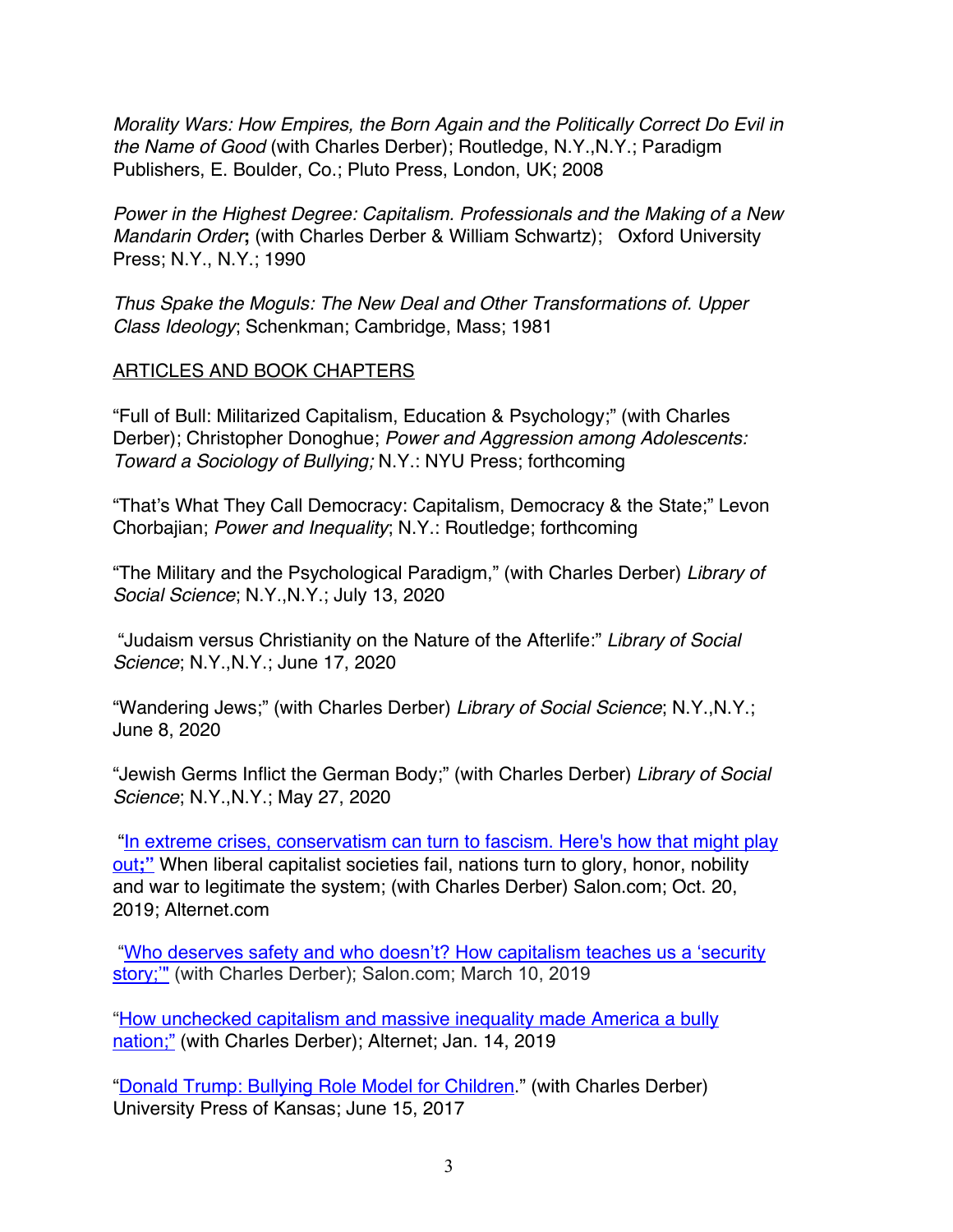"Capitalism and War"; *SAGE Encyclopedia of War: Social Science Perspectives*; Sage Publications; Thousand Oaks, Ca. 2016

"Class and War"; *SAGE Encyclopedia of War: Social Science Perspectives*; Sage Publications; Thousand Oaks, Ca. 2016

"Marxist Theories of War"; *SAGE Encyclopedia of War: Social Science Perspectives*; Sage Publications; Thousand Oaks, Ca. 2016

"Race, Ethnicity and War"; *SAGE Encyclopedia of War: Social Science Perspectives*; Sage Publications; Thousand Oaks, Ca. 2016

"Os ricos dignos e indignos: as classes e as castas no capitalism;" Charles Derber; A Maioria Deserdada (*The Disinherited Majority* in Portuguese); Temas E Debates: Circulo-Leitores: Lisbon, Portugal. 2016

"The Worthy and Unworthy Rich: Caste and Class in Capitalism": Charles Derber; *The Disinherited Majority*; Routledge, N.Y.,N.Y.; Paradigm Publishers; E Boulder, CO. 2015

"When Wars Come Home" (coauthor); Charles Derber; *Sociopathic Society: A People's Sociology;* Routledge, N.Y.,N.Y.; Paradigm Publishers; E Boulder, CO, London UK; 2013

"Manufacturing Surplus People"(coauthor); Charles Derber; *Sociopathic Society: A People's Sociology;* Routledge, N.Y.,N.Y.; Paradigm Publishers; E Boulder, CO, London UK; 2013

Romney's "47 Percent" Blunder Reveals the Hidden Heart of His Agenda" (coauthor); Charles Derber; *Sociopathic Society: A People's Sociology;* Routledge, N.Y.,N.Y.; Paradigm Publishers; E Boulder, CO, London, UK; 2013

"American Empire and Its Moral Big Stick" (coauthor); Charles Derber; *Sociopathic Society: A People's Sociology;* Routledge, N.Y.,N.Y.; Paradigm Publishers; E Boulder, CO; London, UK, 2013

"The Wright Problem"(coauthor); Charles Derber; *Sociopathic Society: A People's Sociology*; Routledge, N.Y.,N.Y.; Paradigm Publishers; E Boulder, CO; London UK; 2013

"What Does It Mean to Call McCain a "War Hero' Candidate?"(coauthor); Charles Derber; *A People's Sociology, Sociopathic Society* Routledge, N.Y.,N.Y.; Paradigm Publishers; E Boulder, CO; London, UK; 2013;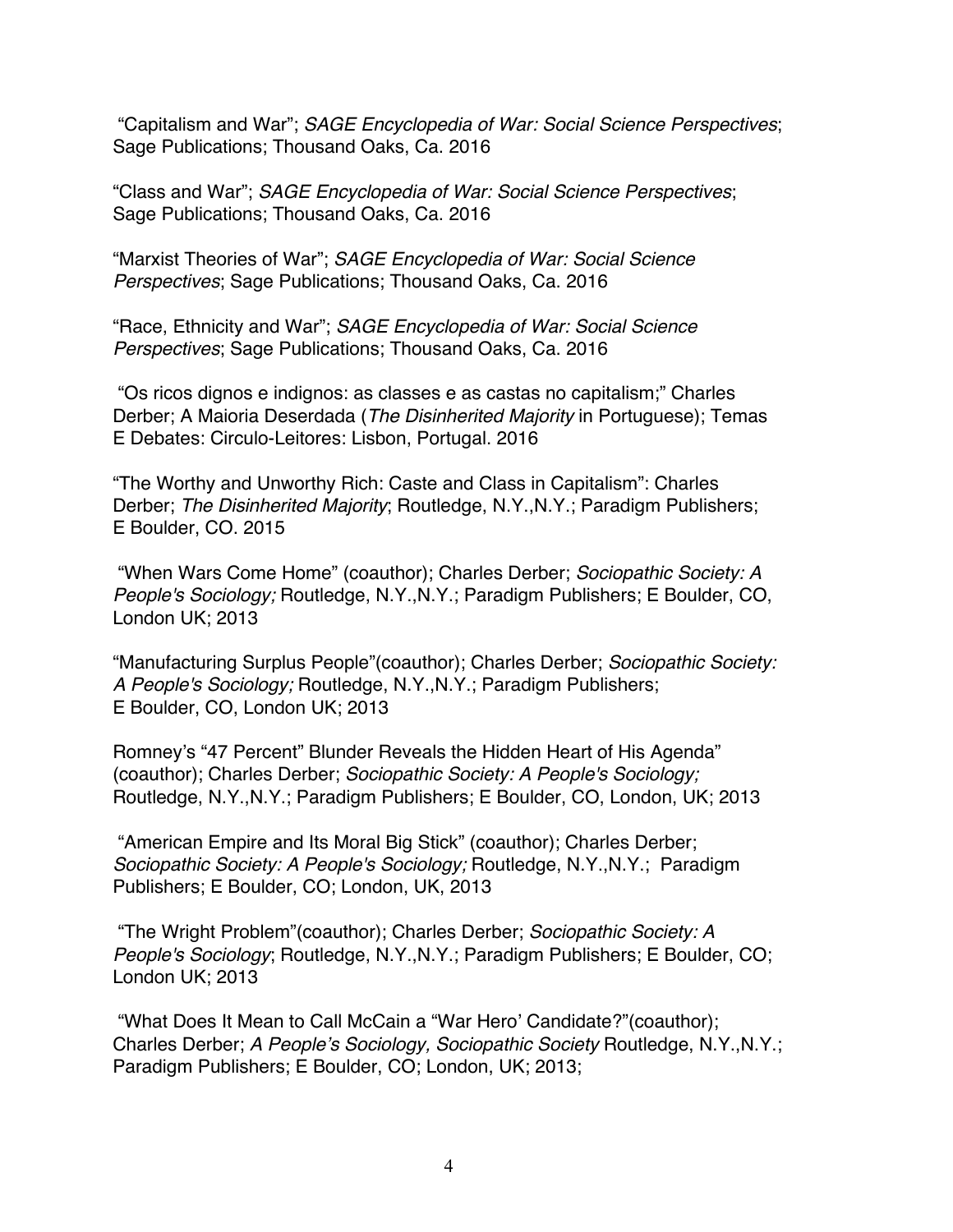"History's Magic Mirror: America's Economic Crisis and the Weimar Republic of Pre-Nazi Germany"(coauthor); Charles Derber; *A People's Sociology, Sociopathic Society* Paradigm Publishers; E Boulder, CO, London UK; 2013

"Good Timing: Economic Meltdown and Regime Change at Home" (coauthor); Derber, Charles; *Greed to Green: Solving Climate Change and Remaking the Economy*; Routledge, N.Y.,N.Y.; Paradigm Publishers; E Boulder, CO: Pluto Press, London, UK; 2010

"Spinning Knowledge into Gold: Knowledge as Property" (with Charles Derber & William Schwartz) Jeff Manza & Michael Saunder; *Inequality and Societ*y; N.Y.,NY.: Norton, 2009

"Democracy or Plutocracy" (with Michael Parenti) *Bimonthly Review of Law Books* ; Boston, Mass. Volume 17, November/December 2006

"Horowitz's List: The Right Attack on Civil Liberties and Academic Freedom" (with Gordon Fellman) *Bimonthly Review of Law Books* ; Boston, Mass. Volume 17, No 5 September/October 2006

"Law, Politics & Corporate Elites" (with G. William Domhoff) *Bimonthly Review of Law Books* ; Boston, Mass. Volume 17, No 5 September/October 2006

"Changing Lives Through Literature" (with Robert Waxler) *Bimonthly Review of Law Books* ; Boston, Mass. Volume 17, No. 2 May/June 2006

"Hidden Power, Regime Change and Public Policy" (with Charles Derber); *Bimonthly Review of Law Books*; Boston, Mass. Volume 17, No. 1 March/April 2006

"Globalization and the Emerging International Legal Order" (with Charles Derber); *Bimonthly Review of Law Books* ; Boston, Mass. V.14, N. 6 Nov/Dec, 2003

"Uwaga na sprzedaz" (Co-Author) Derber, Charles *Zaistniec w spoteczenstwie*  (*The Pursuit of Attention* in Polish); Gdanskie Wydawntictwo Psychologiczne; Gdansk, Poland; 2002

"The Public Construction of the Private." In *Towards A Responsible and Solidary World;* Editions Montmorency; Montreal Canada; 2001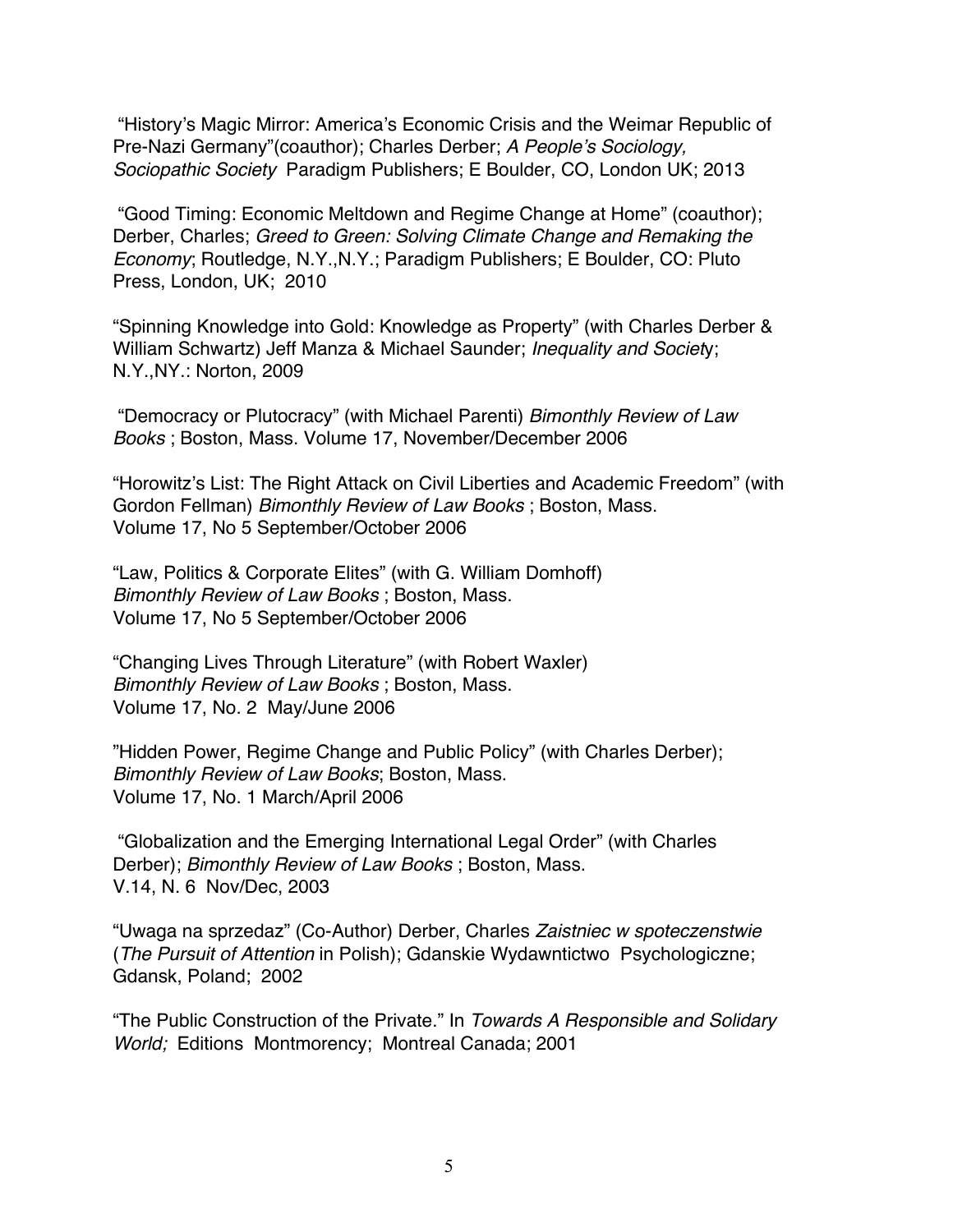"Religion and War;" *Magill's Guide to Military History*. Salem Press; Pasadena California; 2001

"Attention for Sale; The Hidden Privileges of Class" (with Charles Derber); in Ann Branaman; *Self & Society;* Brackwell, London, U.K.: 2001

"Attention for Sale; The Hidden Privileges of Class" (Co-Author); Derber, Charles; *The Pursuit of Attention;* (second edition); Oxford University Press; N.Y., N.Y.; 2000

Stephen W. Hawking; *Dictionary of World Biography :The Twentieth Century Vol. 8;* PP 1580-1583; Fitzroy Dearboarn ; Chicago, Illinois;

"Great Depression;" *Encyclopedia of North American History*; Marshall Cavendish; Terrytown , N.Y.; 1999

"Roosevelt's (F.D.) Presidency;" *Encyclopedia of North American History* Marshall Cavendish; Terrytown , N.Y.; 1999

"Students for a Democratic Society (SDS);" *The Sixties in America*; Salem Press; Pasadena California; 1998

"Civil Defense Campaigns, U.S.;" *Encyclopedia of Propaganda;* M.E. Sharp; Armont, N.Y.; 1998

"Education as an Anti-Propaganda Tool;" *Encyclopedia of Propaganda;* M.E. Sharp; Armont, N.Y.; 1998

"Dialecticism;" *Survey of Social Science: Government and Politics*; Salem Press; Pasadena California; 1995

"Computer Literacy: The Pigeonhole Principle" (with Richard Upchurch); *Computers and Society*; Vol. 18, No. 3; July, 1988

"Computer Literacy: People Adjusted to Technology" (with Richard Upchurch); *Computers and Society*, Vol. 18, No. 2; April, 1988

"The Pursuit of Attention" (with Charles Derber); in Candace Clark & Howard Robby; *SociaI Interaction* ; St. Martin's Press; N.Y.; 1988

"Money Changers in the Temple"; *Humanity and Society;* Madison, N.J.; Vol. 10, No. 2; May, 1986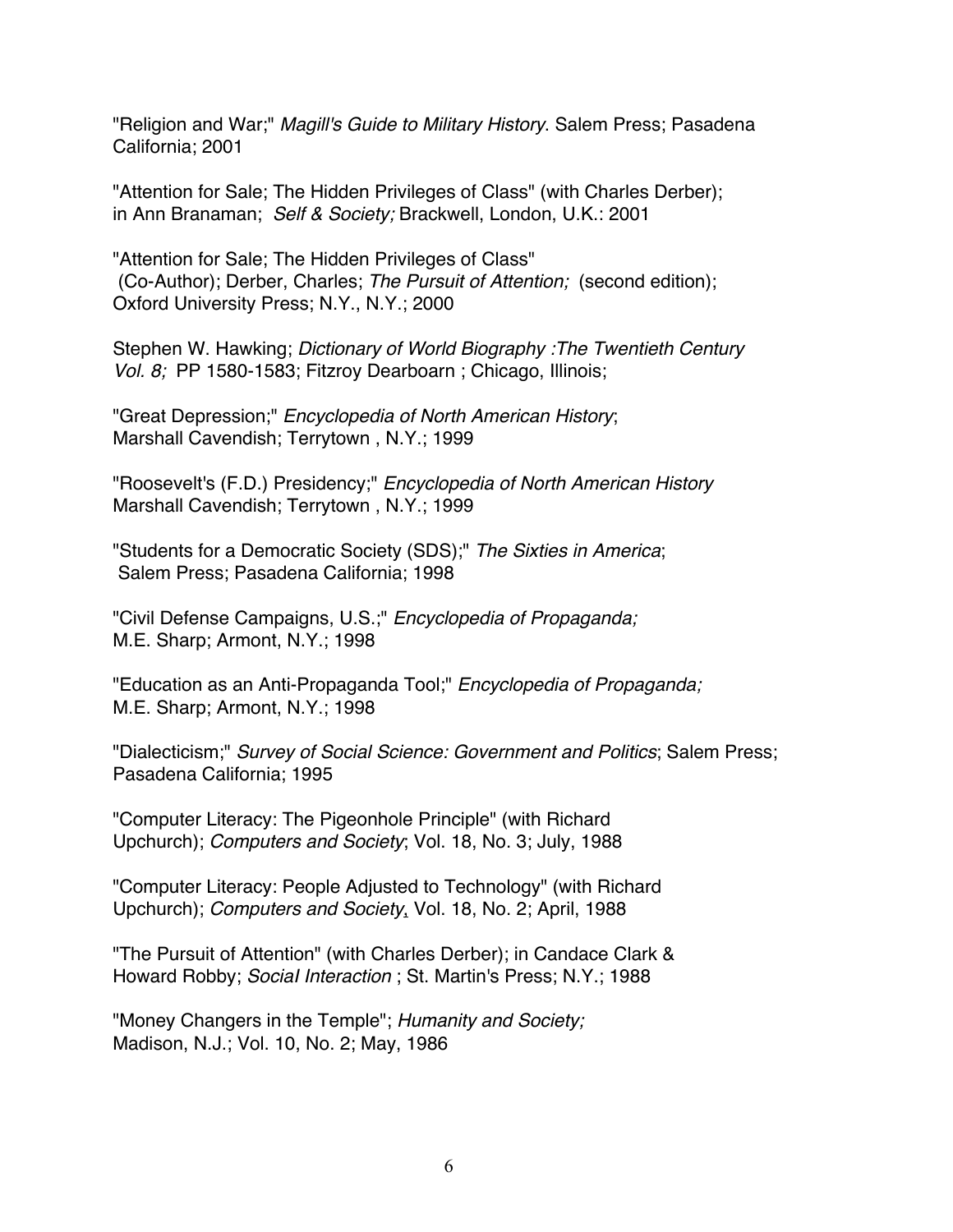''Ideology and Upper Class Interests"; *Quarterly Journal of IdeoIogy*; Montgomery. Ala; Vol. 10, No. 2; 1986

"The Boy Scouts, The Outdoors and Empire"; *Humanity and Society*; Madison, N.J.; Vol. 10, No. l; February, 1986

"Computer Science Curriculum: Technography, Technocracy, Technology, or Theology?" (with Richard Upchurch); *SEGCSE Bulletin*; N.Y, N.Y.; Vol. 17, No. 4; December, 1985

"Humanism Under Siege (The Moral Majority and the Legitimation Crisis )"; *Humanity and Society*; West. Hartford, Conn. Vol. 8, No.2. May, 1984

"Attention for Sale; The Hidden Privileges of Class" (Co-Author); Derber, Charles; *The Pursuit of Attention;* Oxford University Press; N.Y., N.Y. 1983; G.K. Hall and Schenkman; Cambridge, Mass.;1979;

"The Private and the Public in Collision"; *Human Affairs*; Kingston, Ontario, Canada; Vol. 2, No. l; Spring, 1982

"Emancipatory Metasocial Psychology: Marx, Freud, Piaget, Chomsky and Skinner"; *Transforming Sociology Series;* Red Feather Institute for Advanced Studies in Sociology; No. 48; 1979

"The New Deal: A Case Study in Transformations of Corporate Ideology"; *Working Papers on the Capitalistate Newsletter;* San Francisco; 1976

#### BOOK REVIEWS

Review of Paul Shackel*; An Archaelogy of Unchecked Capitalism: From the American Rust Belt to the Developing World; Choice;* Middletown CT. July 2020

Review of Nicholas Lemann*; Transaction Man: The Rise and Decline of the American Dream; Choice;* Middletown CT. February 2020

Review of Julius Grey; *Capitalism and the Alternatives; Choice;* Middletown CT. August 2019

Review of David Stoesz; *Pandora's Dilemma: Theories of Social Welfare for the Twenty-First Century; Choice;* Middletown CT. June 2018

Review of Claudio E. Benzecry, Monika Kruse, Issac Ariail Reed; *Social Theory Now; Choice;* Middletown CT. February 2018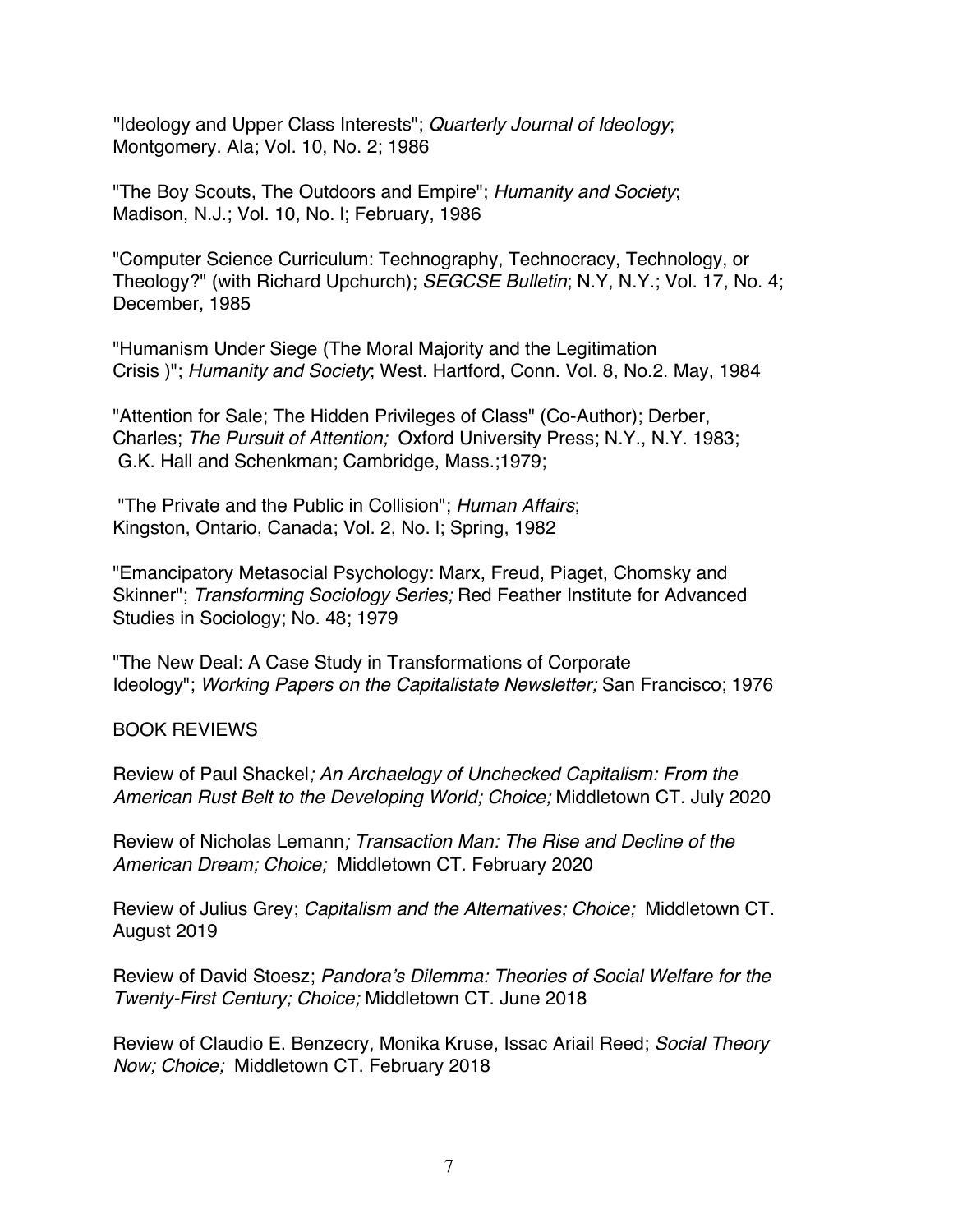"Vietnam was No Mistake- It was a War Crime;" Review of John Marciano; *The American War in Vietnam: Crime or Commemoration: LA Progressive*; LA, CA.; Vietnam Full Disclosure; Monthly Review; N.Y. N.Y.; August 26, 2016

Review of Charles W. Smith; *What the Market Teaches*: *Limitations of Knowing and Tactics for Doing; Choice;* Middletown CT. 2016

Review of Douglas Porpora; *Reconstructing Sociology-The Critical Realist Approach; Choice;* Middletown CT. February 2016

Review of Katherine Twamley, Mark Doidge & Andrea Scott; *Sociologists' Tales; Choice;* Middletown CT. November 2015

Review of Sandra Levitsky; *Caring For Our Own; Choice;* Middletown CT. November 2014

Review of Greg Urban; *Corporations and Citizenship; Enterprise and Society;* Oxford University Press; Fort Wayne, IN. August 2014

Review of Eugene Rosa, Ortwin Renn & Aaron McCright; *The Risk Society Revisited; Choice;* Middletown CT. June 2014

Review of Sinisa Malesevic; *Nation-States and Nationalisms; Choice;* Middletown CT. April 2014

Review of Neil White; *Company Towns; Corporate Order and Community; International Journal of Comparative Sociology;* Irving Ca. February 2014

Review of Daniel Chernilo; *The Natural Law Foundations of Modern Social Theory; Choice;* Middletown CT. September 2013

Review of Niklas Luhmann; *Introduction to Systems Theory; Choice;* Middletown CT. June 2013

Review of Neil Fligstein & Doug McAdam; *A Theory of Fields; Choice;* Middletown CT. April 2013

Review of Anthony Elliott & Bryan Turner; *On Society; Choice;* Middletown CT. December 2012

Review of Sal Restivo ; *Red, Black and Objective: Science, Sociology and Anarchism; Choice;* Middletown CT. April 2012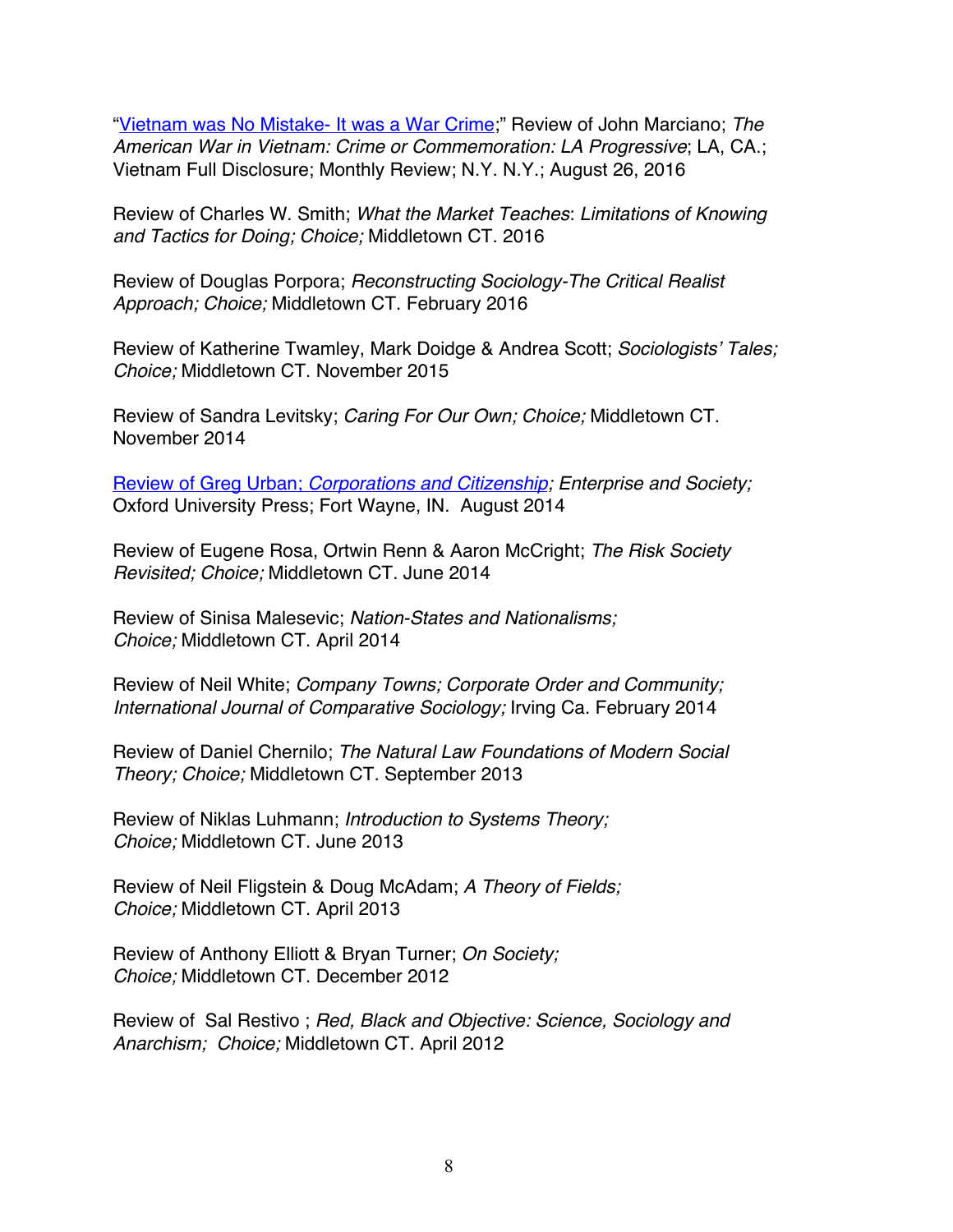Review of Sandra Hanson & John White; *The American Dream in the 21st Century; Choice;* Middletown CT. February 2012

Review of David Sciulli; *Etzioni's Critical Functionalism; Choice;* Middletown CT. December 2011

Review of Victoria Carty; *Wired and Mobilizing; Choice;* Middletown CT. May, 2011

Review of Hans Dave Elder-Vass; *The Causal Powers of Social Structures; Choice;* Middletown CT. April, 2011

Review of Hans Joas and Wolfgang Knobl; *Social Theory; Choice;* Middletown CT. July, 2010

Review of Goran Therborn; *From Marxism to Post-Marxism?; Choice;* Middletown CT. July, 2010

Review of Joseph Turow and Lokman Tsui; *The Hyperlinked Society ; Choice;* Middletown CT. May, 2009

Review of William Pawlett, *Jean Baudrillard; Choice;* Middletown CT. November, 2008

Review of Andrzej Zieleniec, *Space and Social Theory; Choice;* Middletown CT. May, 2008

Review of Talcott Parsons, *American Society; Choice;* Middletown CT. May, 2008

Review of Frank Brian Roberts, *Micro Social Theory; Choice;* Middletown CT. June, 2007

Review of Frank W. Ellwell, *Macrosociology; Choice;* Middletown CT. February, 2007

Review of Ira Katznelson, Mark Kesselman, Alan Draper; *The Politics of Power: A Critical Introduction to American Government.* Fifth Edition. *Bimonthly Review of Law Books* ; Boston, Mass. V17, N4 July/August 2006

Review of Jason Powell, *Social Theory and Aging; Choice;* Middletown CT. September, 2006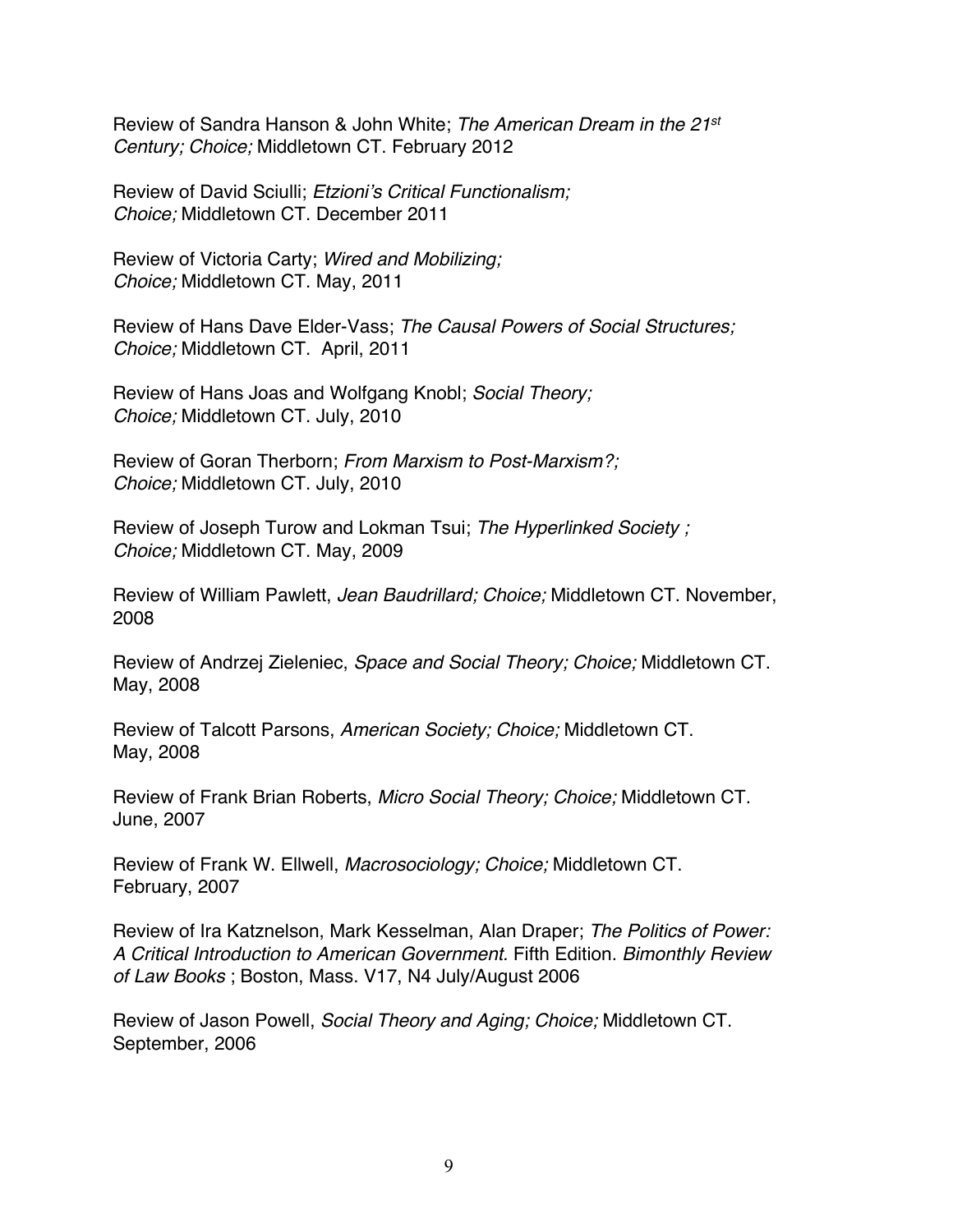Review of John P. Jackson, *Science for Segregation; Choice;* Middletown CT. July 2006

Review of G. William Domhoff. *Who Rules America? Power, Politics & Social Change,* Fifth Edition. *Bimonthly Review of Law Books* ; Boston, Mass. V16, N6- November/December 2005

Review of Christian Davenport, Hank Johnston & Carol Mueller *Repression and Mobilization; Choice;* Middletown CT. December 2005

Review of William Outhwaite & Larry Ray *Social Theory and Postcommunism Choice;* Middletown CT. November 2005

Review of Edward Martin & Rodolfo Torres *Savage State Choice;* Middletown CT. June 2005

Review of Scott Schaffer *Resisting Ethics Choice;* Middletown CT. June 2005

Review of Michael Melo *Legalizing Gay Marriage; Bimonthly Review of Law Books* ; Boston, Mass. V 15 N 6 November/December 2004

Review of Thomas Frank *What's the Matter with Kansas? Bimonthly Review of Law Books* ; Boston, Mass. V14 N4-July/August 2004

Review of Jongryul Choi *Postmodern American Sociology Choice;* Middletown CT. March 2005

Review of Roger Sibeon *Rethinking Social Theory Choice;* Middletown CT. December 2004

Review of Alan How *Critical Theory Choice;* Middletown CT. July 2004

Review of John Sitton *Habermas and Contemporary Society Choice;* Middletown CT. April 2004

Review of Richard Swedberg *Principles of Economic Sociology Choice;* Middletown CT.; March, 2004

Review of Steven Goldberg *Fad and Fallacies in the Social Sciences Choice;* Middletown CT.; February ,2004

Review of Alan Dershowitz *America Declares Independence Bimonthly Review of Law Books*; Boston, Mass. ; V14 N4- July/August 2003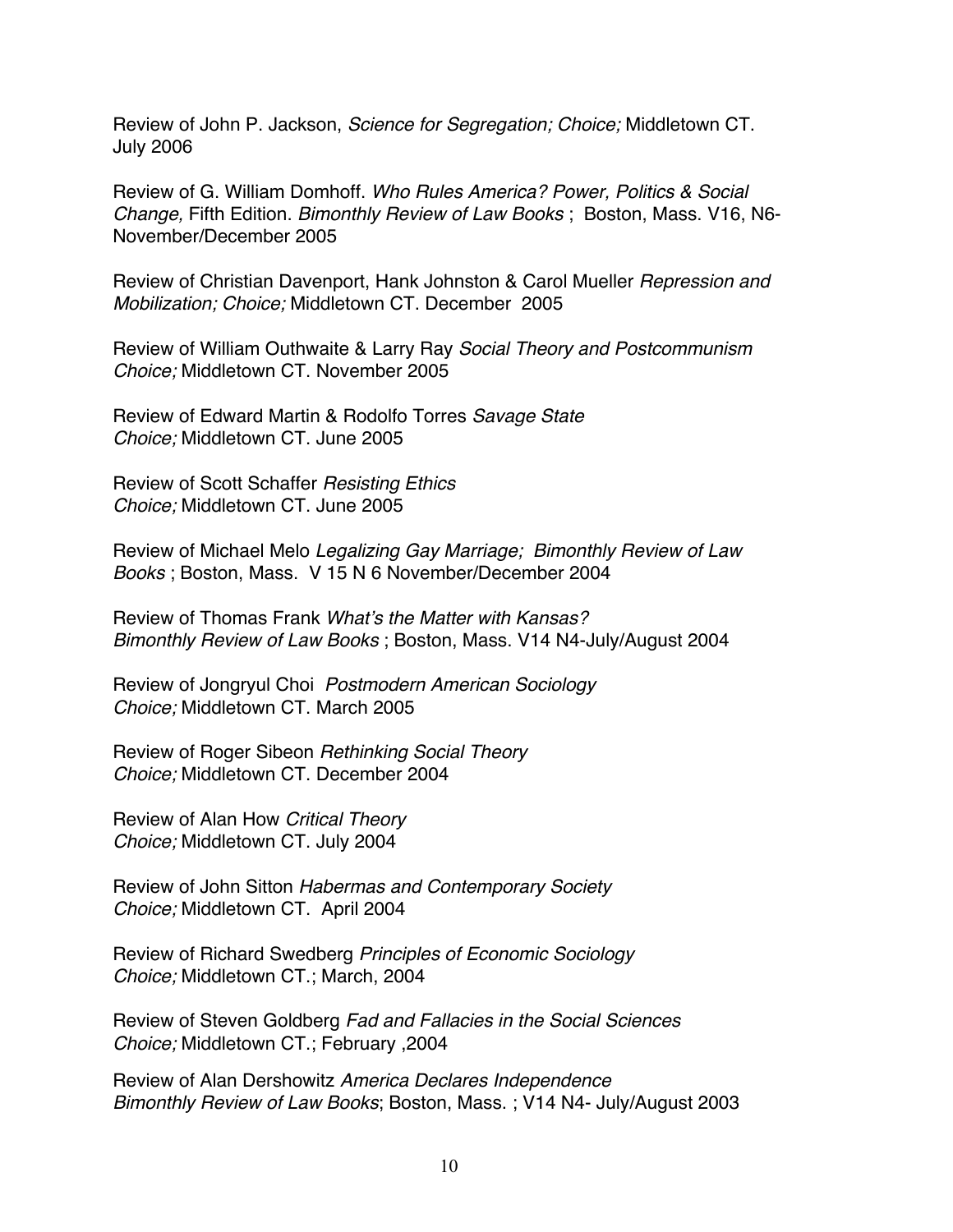Review of Michael Moore *Stupid White Men Bimonthly Review of Law Books*; Boston, Mass.; V 14 N 2 – March/April 2003

Review of Robert A Dahl.*How Democratic is the American Constitution?; Bimonthly Review of Law Books*; Boston, Mass.; V 14 N 2 – March/April 2003

Review of Mauro Guillen. *The New Economic Sociology*. *Choice;* Middletown CT. 2003

Review of David McBride *Mission for Science: U.S. Technology and Medicine in America's African World. Choice;* Middletown CT. 2003

Review of Stephen Lyng & David Frank. *Sociology and the Real World*. *Choice;* Middletown CT. 2002

Review of Robert C. Post etc*. Prejudicial Appearances: The Logic of American Antidiscrimination Law. ; Bimonthly Review of Law Books* ; Boston, Mass.; January-February 2002

Review of Franklin E. Zimring etc*..Punishment and Democracy: Three Strikes and You're Out in California. ; Bimonthly Review of Law Books*; Boston, Mass.; January-February 2002

Review of Stephen K. Sanderson *The Evolution of Human Society: A Darwinian Conflict Perspective; Choice;* Middletown CT. 2001

Review of Micheal Hechter *Social Norms; Choice;* Middletown CT. 2001

Review of Carroll L. Estes etc. *Social Policy and Aging; Choice;* Middletown CT. 2001

Review of David Dyzenhaus (Editor) *Law as Politics: Carl Schmitt's Critique of Liberalism; Bimonthly Review of Law Books* ; Boston, Mass.; July-August 2001

Review of Marc Tuchnet *Taking the Constitution from the Courts*. *Bimonthly Review of Law Books* ; Boston, Mass.; V.11, N. 5, 2000

Review of Terri Jennings Peretti *In Defense of a Political Court*. *Bimonthly Review of Law Books*; Boston, Mass.; September-October 2000

Review of John William Sayer, *Ghost Dancing the Law: The Wounded Knee Trials; Bimonthly Review of Law Books* ; Boston, Mass.; V. 8 N. 6 1998

Review of Brian Barry; *Theories of Justice; Bimonthly Review of Law Books* ; Boston, Mass.; V.1, N. 4, 1994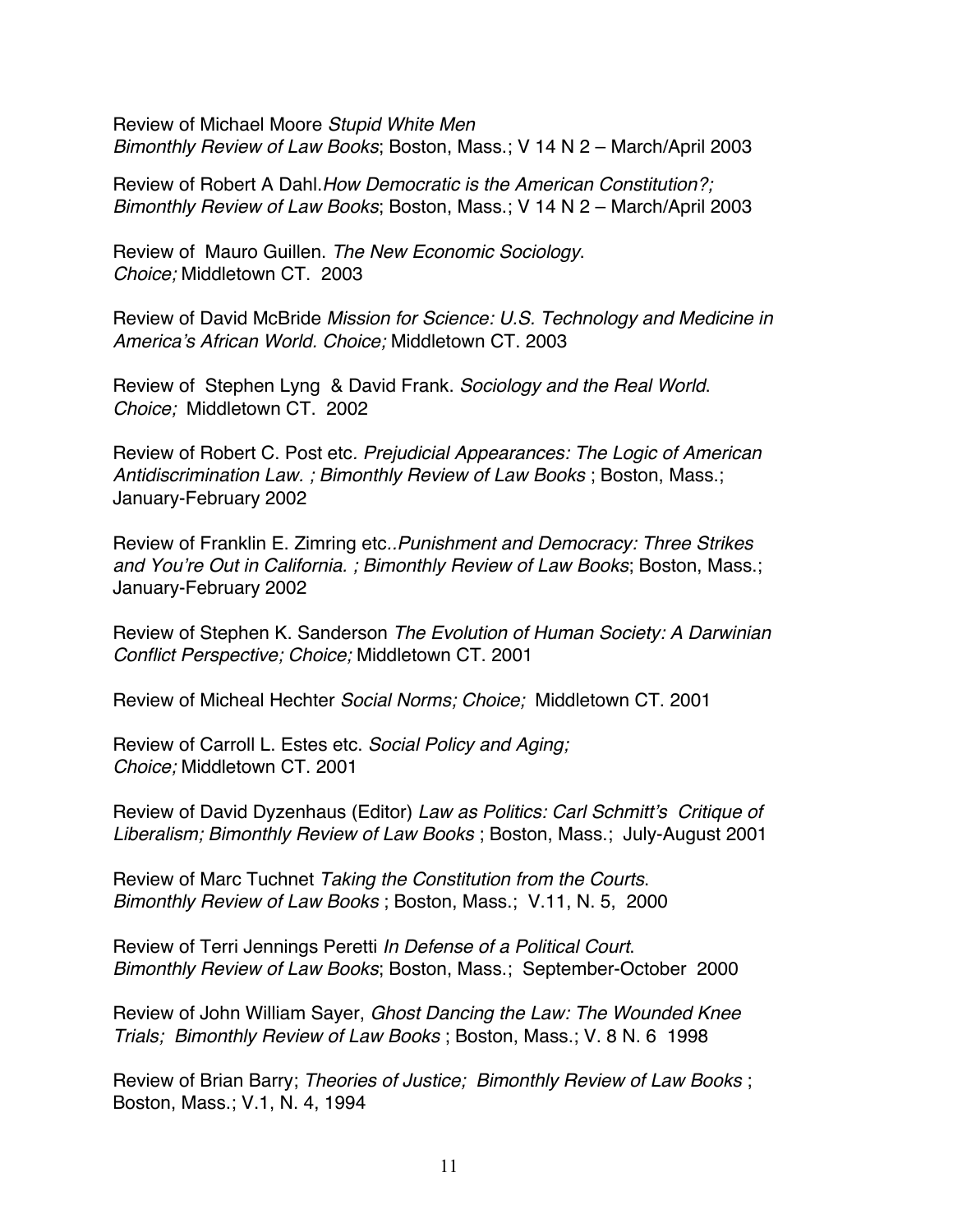Review of Stephen Resnick & Richard Wolff; *Knowledge and Class; Quarterly Journal of Ideology;* Montgomery, Ala; V. 14, N. 3; 1990

Review of Norman Pollack; *The Just Polity; Quarterly Journal of Ideology;*  Montgomery, Ala; V. 14, N. 1; 1990

Review of Judith Perrolle; *Computers and Social Change* (with Richard Upchurch); *Computer*; Rochester, N. Y.; January, 1988

Review of John Gray; *Llberalism; Quarterly Journal of Ideology;* Montgomery, Ala; Vol. 11, No. 4; 1987

Review of John Clarke & Chas Critcher; *The Devil Makes Work; Quarterly Journal of Ideology* ; Montgomery, Ala; Vol. 11, No. 1; l987

Review of Raymond Aron; *History, Truth & Liberty* ; *Quarterly Journal of Ideology* ; Montgomery, Ala; Vol. 11, No. 4; l986

Review of Frank Hearn; *Reason and Freedom in Sociological Thought*; *Quarterly Journal of Ideology* ; Montgomery, Ala; Vol. 11, No. 3; l986

Review of John Ryan; *The Production Of Culture in the Music Industry; Quarterly Journal of Ideology* ; Montgomery, Ala; Vol. 10, No. 2; 1986

Review of Arlie Hochschild; *The Managed Heart* ; *Quarterly Journal of Ideology* ; Montgomery, Ala; Vo. 10, No.1; 1986

Review of Susan Ostrander; *Women of the Upper Class; Quarterly Journal of Ideology ,*; Montgomery, Ala; Vo. 10, No. I; 1986

Review of David McLeod; *Building Character in the American Boy ; Journal of Sports and Social Issues* Lowell, Mass.; Winter/Spring.1985

Review of Nathan Keyfitz; *Population Change and Social Policy; Sociology;* Washington D.C.; 1983

Review of Hermann Strasser and Susan Randall; *An Introductlon to Theories of Soclal Change; Sociology* ; Washington, D.C.; 1982

Review of Jergen Habermas; *Communication and the Evolution of Society; Sociology and Social Research* ; Los Angeles; 1980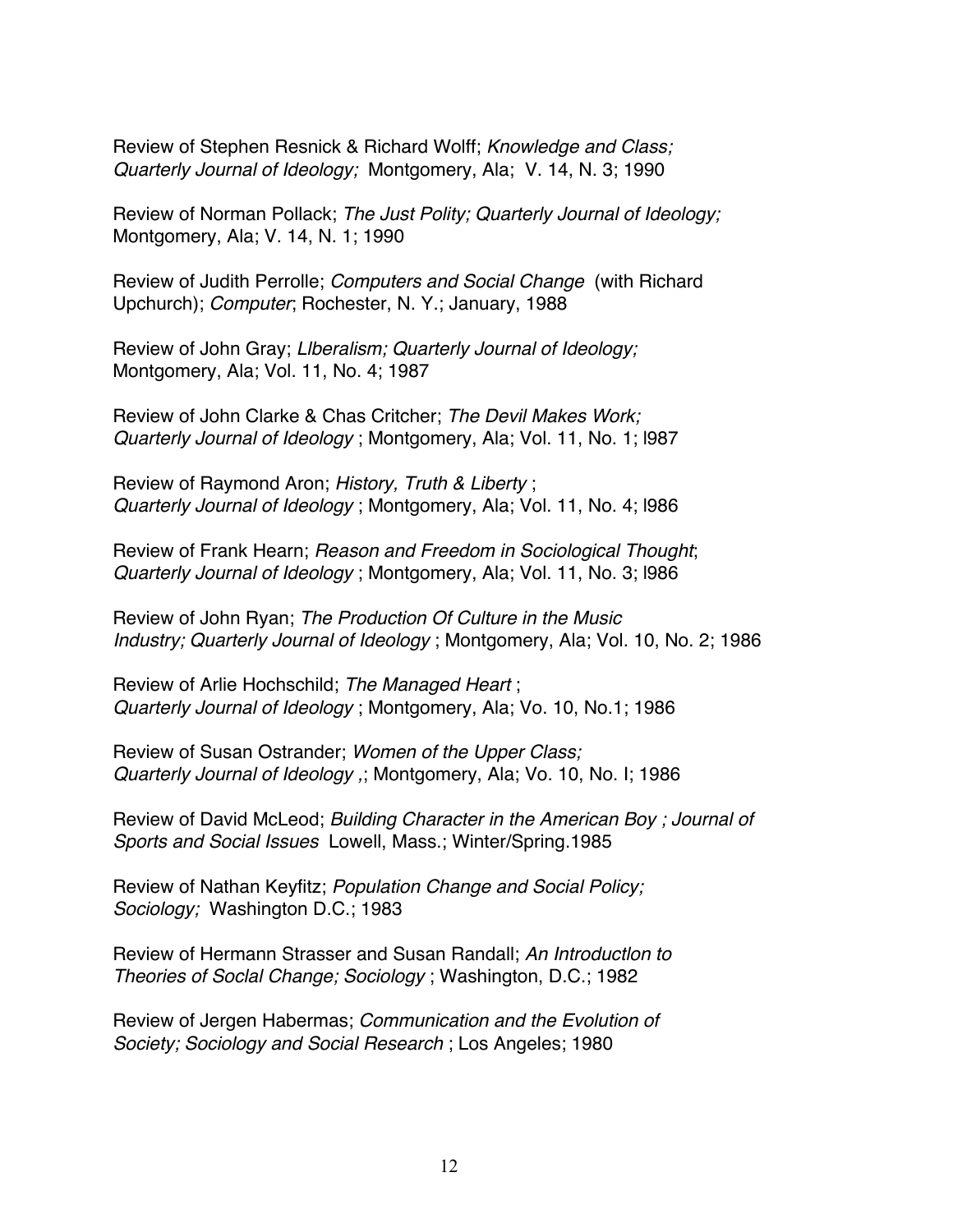Review of Laurence H. Shoup and William Minter; *Imperial Brain Trust* ; *Sociology and Social Research ;* Los Angeles; 1978

"With Words Like Bats", Review of Bertell Ollman; *Alienation ; The Human Factor* ; Columbia University; N.Y., N.Y.; June, 1972

### **PRESENTATIONS AT PROFESSIONAL MEETINGS**

"Glorious Causes;" New Book Reception; Eastern Sociological Society; Philadelphia Pa; February 28, 2020

"Education for Militarized Capitalism;" Boston College; Chestnut Hill, MA; October 3, 2019

*Glorious Causes*; Pre-Publication Author Presentation; American Sociological Association Convention; New York, New York; August 11, 2019

*Bully Nation*: Author Visit (with Charles Derber); National Library Week; Mass Bay Community College; Wellseley, MA. April 12, 2018

"Trump's Bullying Reflects American;" Boston College; Chestnut Hill, MA; October 5, 2017

"Marching to Bully;" Boston College; Chestnut Hill, MA; October 6, 2016

"Bully Nation: How Militaristic Capitalism Builds a Bullying Society." Left Forum; N.Y., N.Y. May 21, 2016

"Marching to Bully: How the Military Trains Bullies, both Inside and Outside the Services." Military Sociology Mini-Conferences; Eastern Sociological Society; Boston Mass. March 19, 2016

**"**So-called 'Professionalization' Leads Universities to Lose Sight of their Real Purpose." Evaluation Mini-Conference. Eastern Sociological Society; Boston Mass. March 19, 2016

"The Surplus American & Capitalism: Should You Buy It?;" New Book Reception; Eastern Sociological Society; Baltimore, MD; February 21, 2014

"Three Paradigms on Racial Inequality"; Association of Humanist Sociologists; Arlington, Va; Oct. 11, 2013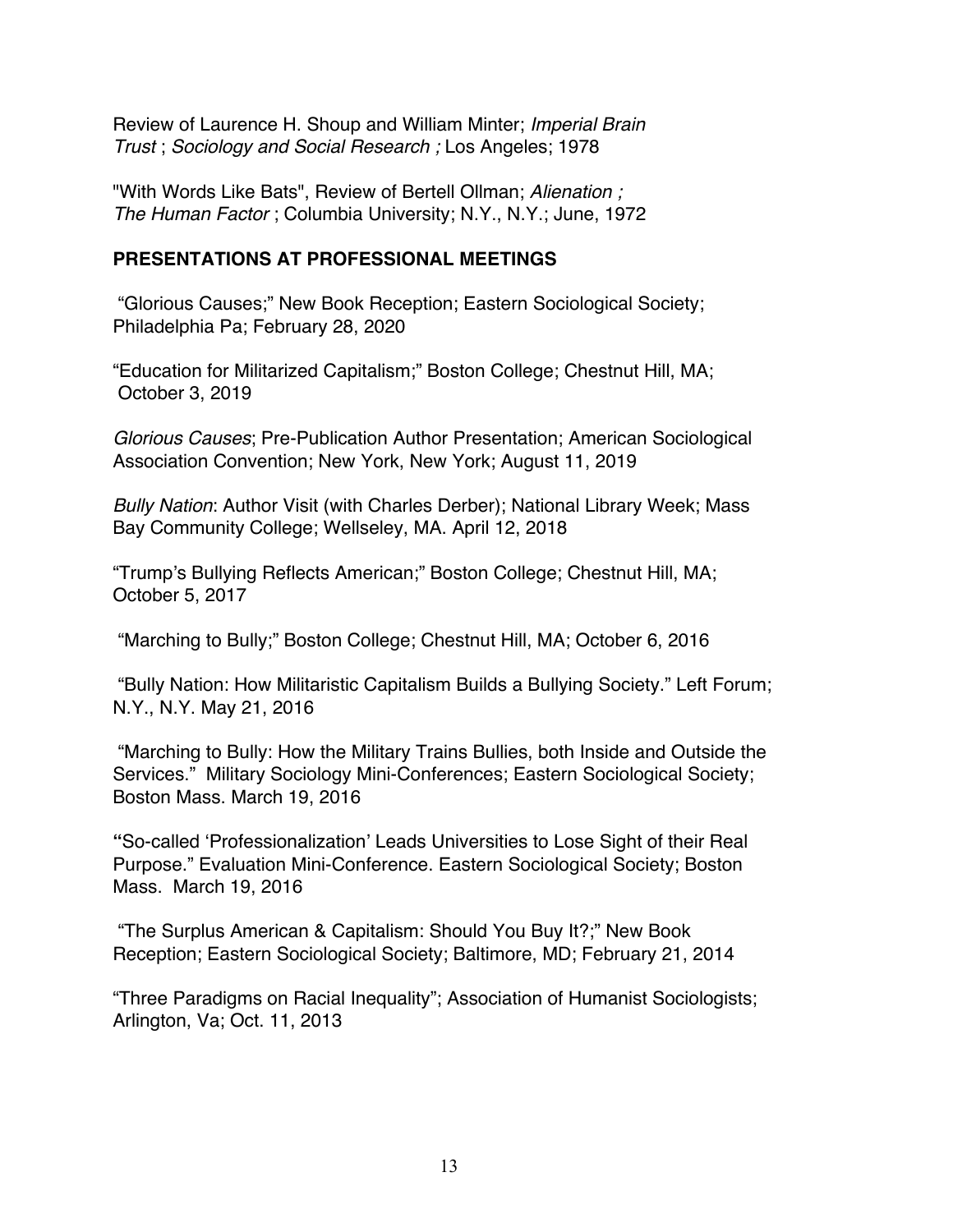"YOU'RE FIRED: How Americans are Becoming a Surplus People or What the 1% Plan for the 99%" (with Charles Derber); play preformed at Boston College; December 7, 2011

Panelist; "Brandeis in the Sixties;" Association of Humanist Sociologists; Boston, Ma; November, 2008

"Morality Wars;" New Book Reception; Eastern Sociological Society; N.Y.,N.Y; February 22, 2008

"The Holocaust as Rorschach;" Eastern Sociological Society; Boston, Mass. February 25, 2006

"Capitalism and Democracy" Literature, Communication, and Democracy Symposium; UMass Lowell ; April 2, 2003

**"**The Public Construction of the Private;" World Congress on Human Coexistence in a Responsible World. Montreal, Quebec, Canada; July, 2000

"Corporations and the State;" Transformations of Corporation Seminar; Boston College; November, 1996

"Control of the Means of Reality;" American Sociological Association; Washington, D.C.; August, 1995

"Dialectics and Equality"; Seventh Conference of North American and Cuban Philosophers and Social Scientists; Havana, Cuba; June, 1995

"Religion and Democracy: Israel and the United States"; Association of Humanist Sociologists; Hartford, Connecticut; October, 1983

"Values within the Corporate Community: Roosevelt to Reagan"; Eastern Sociological Society; Baltimore, Maryland; March, 1983

"The Religious Right and the Corporate Right"; Association of Humanist Sociologists; Washington, D.C.; October, 1982

"The Conservative Attack on Liberal Humanism"; Massachusetts Sociological Association; November, 1981

"The Private and the Public in Collision"; Association of Humanist Sociologists; Cincinnati, Ohio; October, 1981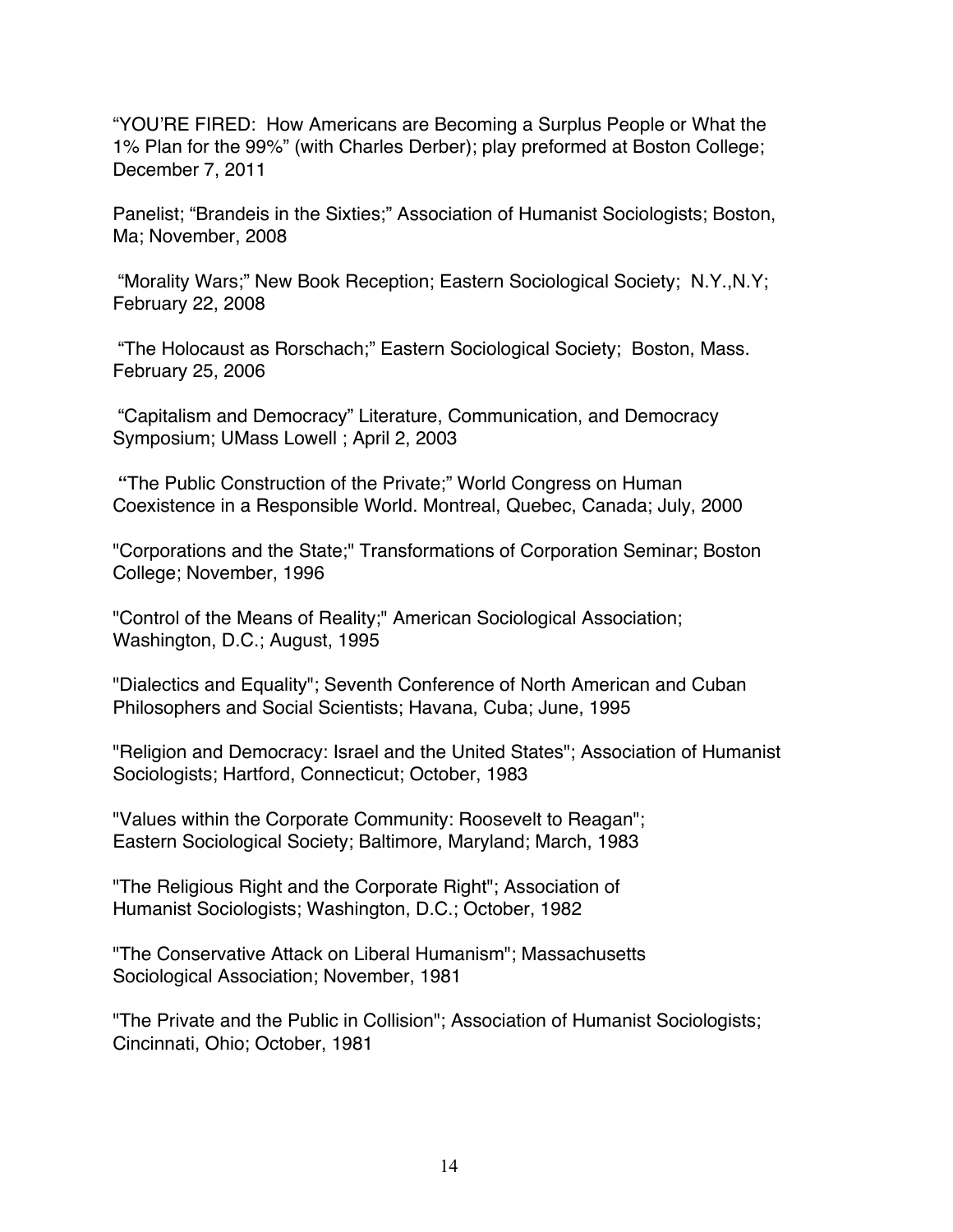"Ideology and Class Interests"; Society for the Study of Social Problems; Toronto, Canada; August, 1981

'The Colored Slate: Toward an Emancipatory Metapsychology"; Pacific Sociology Association; Anaheim, California; April, 1979

"Economic Sector and Ideology"; Association of Humanist Sociologists; South Bend, Indiana October, 1978

"Foundations of Critical Theory and Political Economy"; West Coast Social Scientist Conference. Nevada City, California; May, 1975

"Political implications of Pedagogical Techniques"; West Coast Social Scientist Conference; San Jose, California; May, 1974

# **PUBLICATION & PRESENTATIONS FOR THE MASS MEDIA**

*"Violence: As American as Cherry Pie;" LA Progressive*; June 8, 2020

"How America's militaristic, capitalist culture led to Trump." (with Charles Derber) Salon.com. December 17, 2017

"When Tax Law Becomes Bullying" (with Charles Derber) Alternet.com; Dec. 14, 2017

"Higher Education: The Chain of Bullying." (with Charles Derber) *LA Progressive*; May 24, 2017

"Bullying, retrato de um Sistema" (Portuguese translation of interview with Charles Derber by Mark Karlin). Carta Maior. May 12, 2017

"Bully Nation" (with Charles Derber) New York 92nd St Y; December 9, 2016

"How Capitalism Fosters Bullying." (Interview with Charles Derber by Mark Karlin) Truth-out; October 16, 2016

"The Bullying of US Militarism Pervades the Entire Society" (With Charles Derber) *Truth-Out*; October 13, 2016

"Vote for Hillary! You May Live to Regret it." (with Charles Derber) *LA Progressive*; August 12, 2016

Meet the Authors-Bully Nation (with Charles Derber); Kansas City Central Library; Kansas City. Mo.; August 11, 2016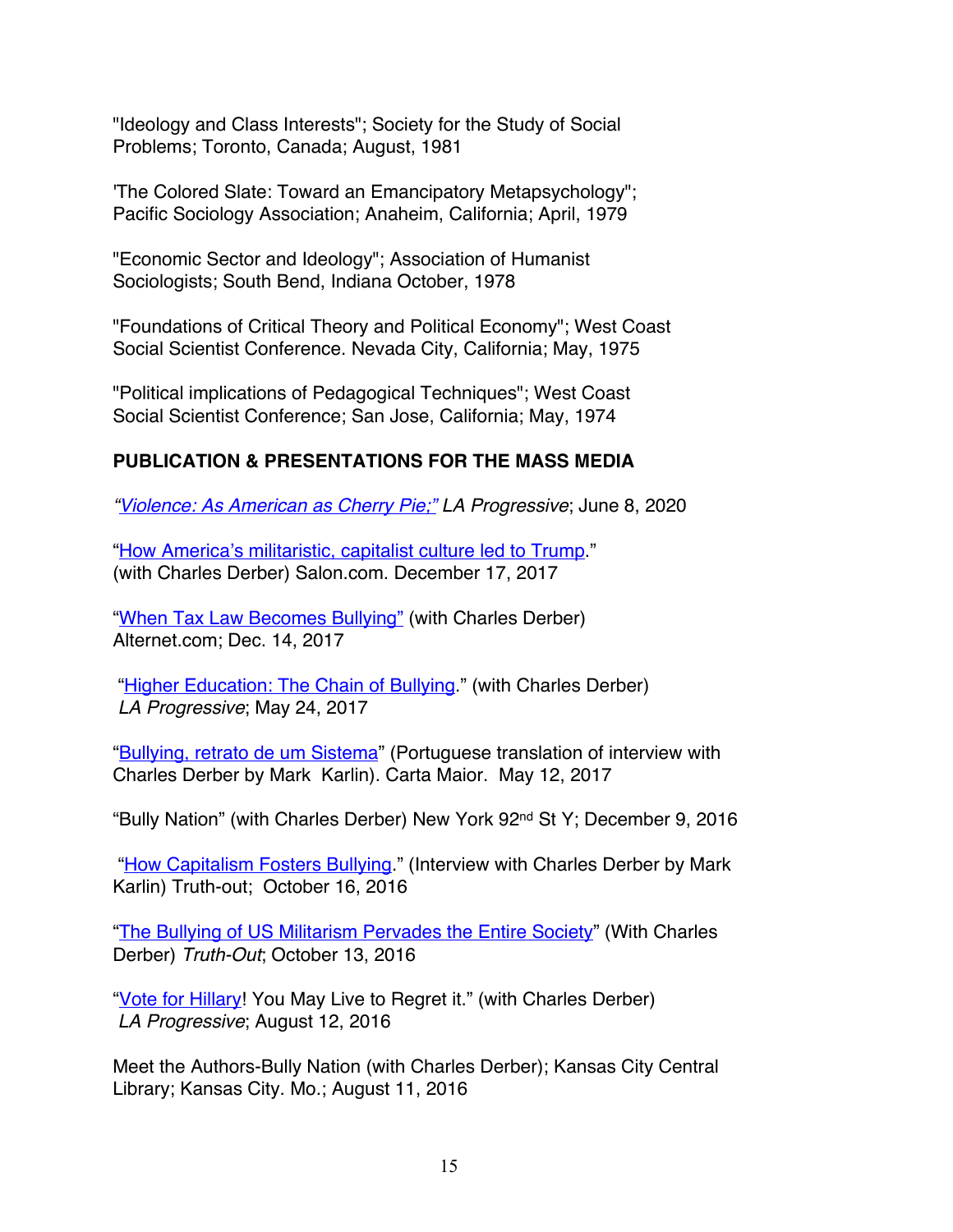Bully Nation Author Interview (with Charles Derber) *Up to Date*; KCUR; Kansas City, MO.; August 11, 2016

"Germany then, America Now." *LA Progressive*; July 1, 2016

Bully Nation Author Interview (with Charles Derber) *The Gary Null Show*; WBAI; N.Y.,N.,Y.; June 24, 2016

"We Can Control Him": How Conservatives Underestimate Trump and How Progressives Could Stop Him." (with Charles Derber); *Truth-Out;* June 9,2016

"How Unchecked Capitalism and Massive Inequality Made America the Bully Nation." (with Charles Derber) Alternet.com; May 26, 2016

*"*The U.S. is the World's Biggest Bully; And You Wonder Why Bully Trump Is Popular Among Some Americans*."* (with Charles Derber) Alternet.com May 19, 2016

"Trump Card: The Bully Who Exposes Our Bully Nation." (with Charles Derber) Truth-Out; May 17, 2016

**"**Bully Nation;" *Public Intellectuals Project; Education for a Global Democracy (*with Charles Derber); February 5, 2014

**"**Bully Nation;" *Truth-Out* (with Charles Derber); February 1, 2014

**"**When Wars Come Home;" *Truth-Out* (with Charles Derber); February 19, 2013

"Foreign Policy: Do Republicans And Democrats Really Disagree?" *ZNet;* (with Charles Derber) November 4, 2012

"History's Magic Mirror: America's Economic Crisis and the Weimar Republic of Pre-Nazi Germany;" *Truth-Out*; (with Charles Derber) November 1, 2012

"Romney's '47 Percent' Blunder Reveals the Hidden Heart of His Agenda" *Truth-Out*; (with Charles Derber) October 9, 2012

"Surplus People;" Facebook

"YOU'RE FIRED" (with Charles Derber & Cal Greene III) *The Gavel*; Boston College; March 2012; V4; N.1; P 22 &23;

"YOU'RE FIRED" (with Charles Derber); video of play preformed at Boston College; on website http://mlib.bc.edu/media/play/fired.mp4.; 2011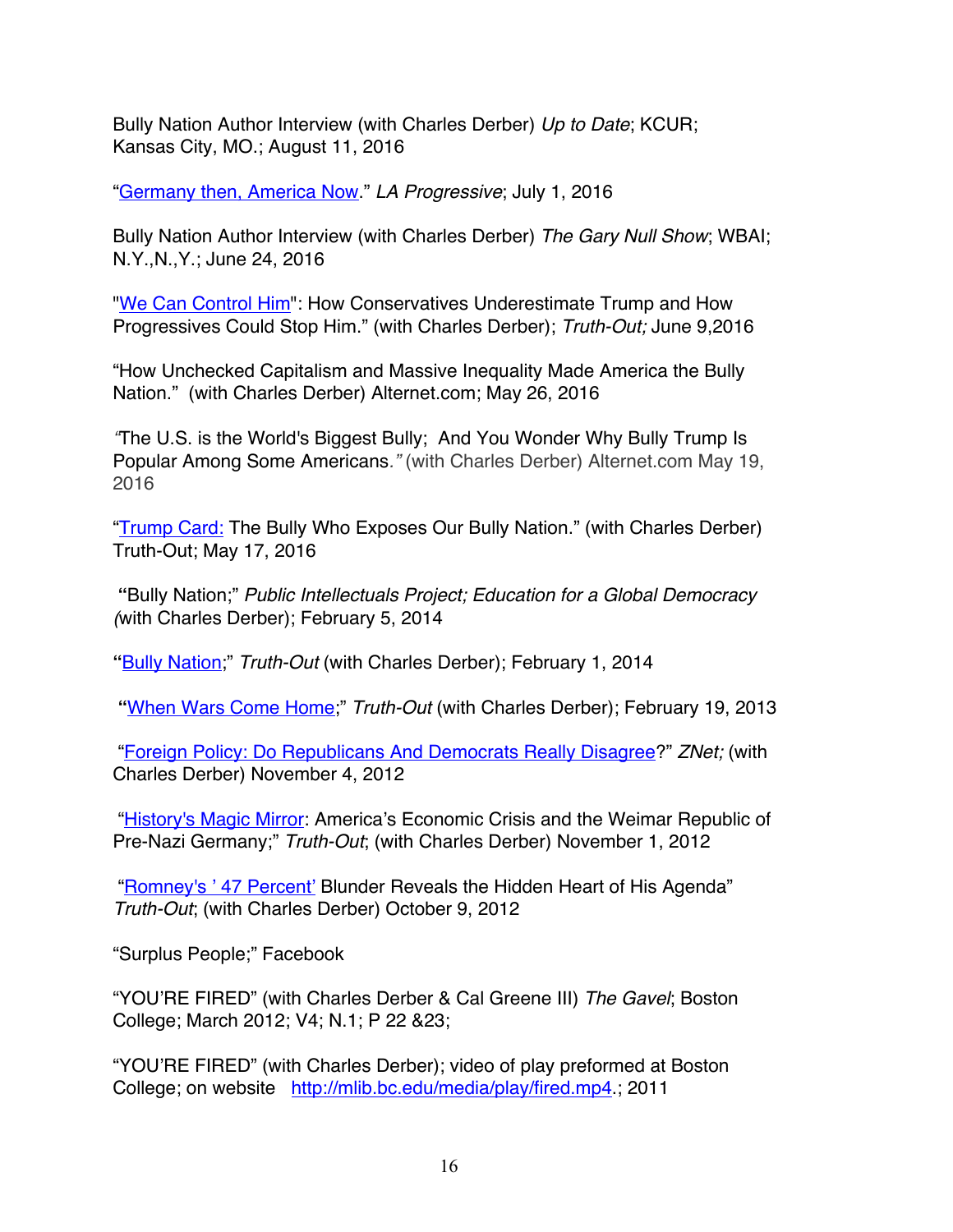"Vietnam: Disrupted Lives;" *Stories Project DVD*; Sharon High School; Sharon, Mass. January 7, 2009

"Stifled Debate: The 'Wright Problem'"(with Charles Derber); *International Herald Tribune*; Paris, France; May 3, 2008

"Stifled Debate: The 'Wright Problem'"(with Charles Derber); *New York Times*; N.Y.N.Y.; May 3 2008

"The 'Wright Problem' Belongs to America" (with Charles Derber); Common Dreams.; May 1, 2008

"The 'Wright Problem' Belongs to America"(with Charles Derber); *Boston Globe*; Boston, Mass.; May 1, 2008

"Rethinking War Hero"(with Charles Derber); *Baltimore Sun*; Baltimore, MD; April 21, 2008

"War Hero 624787;" (with Charles Derber); *Christian Science Monitor*; Boston, Mass.; April 14, 2008

"Morality Wars & The High School Experience;" Boston Latin School; Boston, Mass.; January 30, 2008

Interview of Holocaust Survivor (Abraham Landau) with Robert Michael; WEAN Radio; Providence, R.I.; June, 1983

#### **PUBLICATIONS & PRESENTATIONS FOR GREATER UMD C0MMUNITY**

"Redesigning Life Through Gene Editing: Panel Discussing Gene Therapy," Claire T. Carney Library Grand Reading Room. November 15, 2017

"A Celebration of the Life of Geraldine Gamburd;" UMass-Dartmouth Sociology/Anthropology Newsletter; November 2014

"What is Good Teaching?" *PHENOM Rally;* October 7, 2009

*"*Teaching Evaluations and the New Contract;" *Faculty Forum*; May 2009

*Morality Wars*: Meet the Author Series; February 24, 2009

"All Quiet on the Prison Front;" *Changing Lives Through Literature Website*; December 6, 2008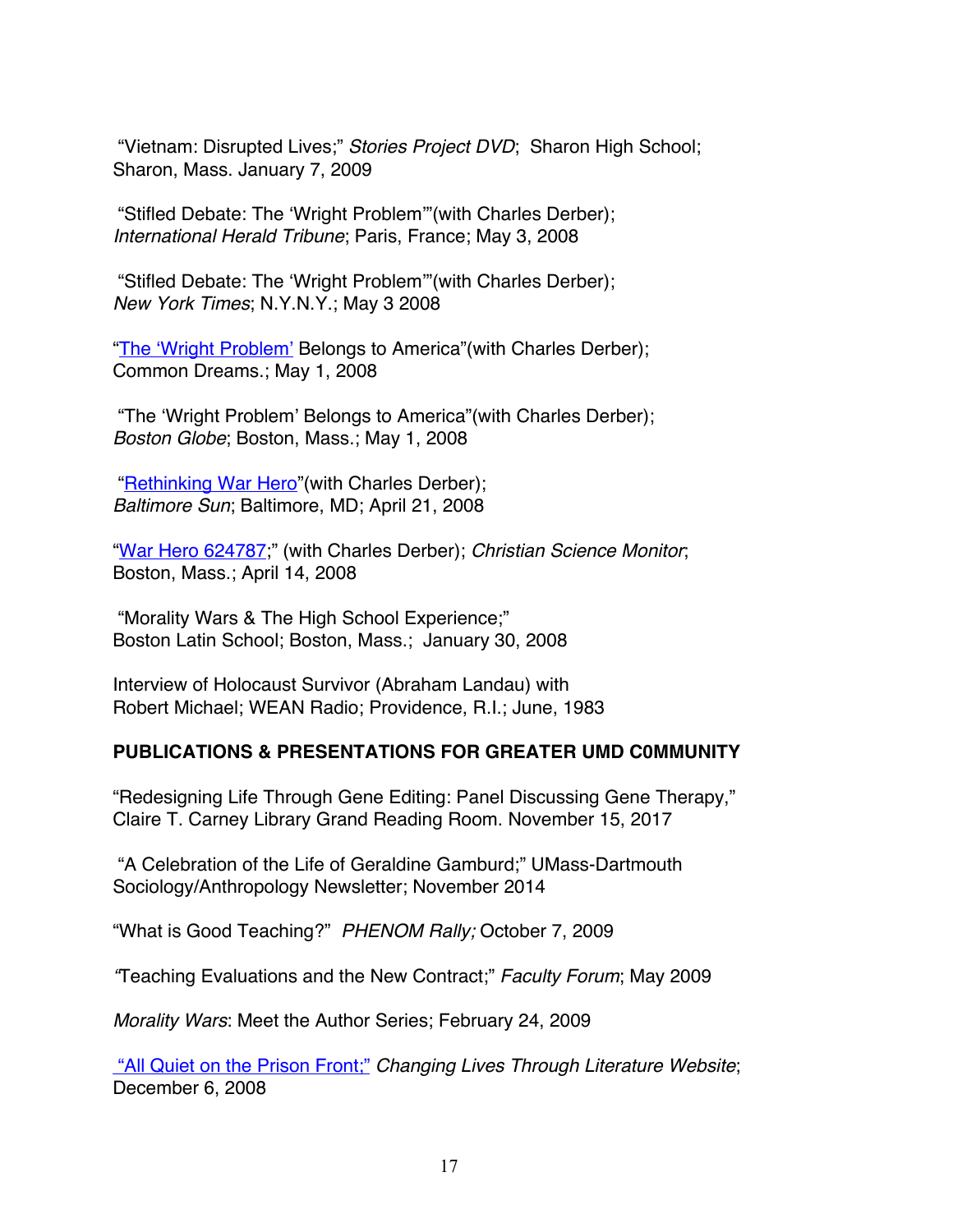"Dissent from the Committee to Create a Common Student Evaluation Form;" Position Paper sent to entire faculty; February 12, 2008

"Forks in the Energy Road;" Focus the Nation Teach-In; January 31, 2008

"UMD Losing Focus on What Made It so Great: Misplaced Priorities & Regaining Respect for Student Input; " *The Torch*; Vol. 53, Issue 20; March 8, 2007

"The Myth of Apolitical Science," Earth Day Seminar; April 20, 2006 "Scientific Ambiguity and Political Certainty," Earth Day Seminar, April 21, 2005

Panelist: "Is it Patriotic to Protest When We are at War?"; 2004

"Sociology Course Challenges Students to Ponder the Impact of Science and Technology;" Growth and Changes in Arts & Sciences at University of Massachusetts Dartmouth; 1996

"What I Did During My Summer Vacation: The Cuban Revolution in the 90s" 1994

Faculty Senate Social and International Perspectives; 1995

"Rise of the Expert Class"; Arnold Dubin Labor Seminar; 1993

"Upper Class Rifts & The State"; Arnold Dubin Labor Seminar; 1989

"Why Study Social Sciences at Our University?"; 1981

Panel of Disabled Faculty; March, 1981

"Growing Up Handicapped"; April, 1980

"What's News Worthy in Sociology/Anthropology"; 1980

"The Wall St. Crash: Its Present Implications"; October, 1979

"Brochure of Sociology/Anthropology Department"; 1979

## **PROFESSIONAL JOURNAL AND REVIEWER STAFF MEMBERSHIPS**

Reviewer for grant proposal Devon Fergus, "White Collar Crime and the Racial Wealth Gap;" University of Missouri; 2018

Reviewer for Routledge Publishers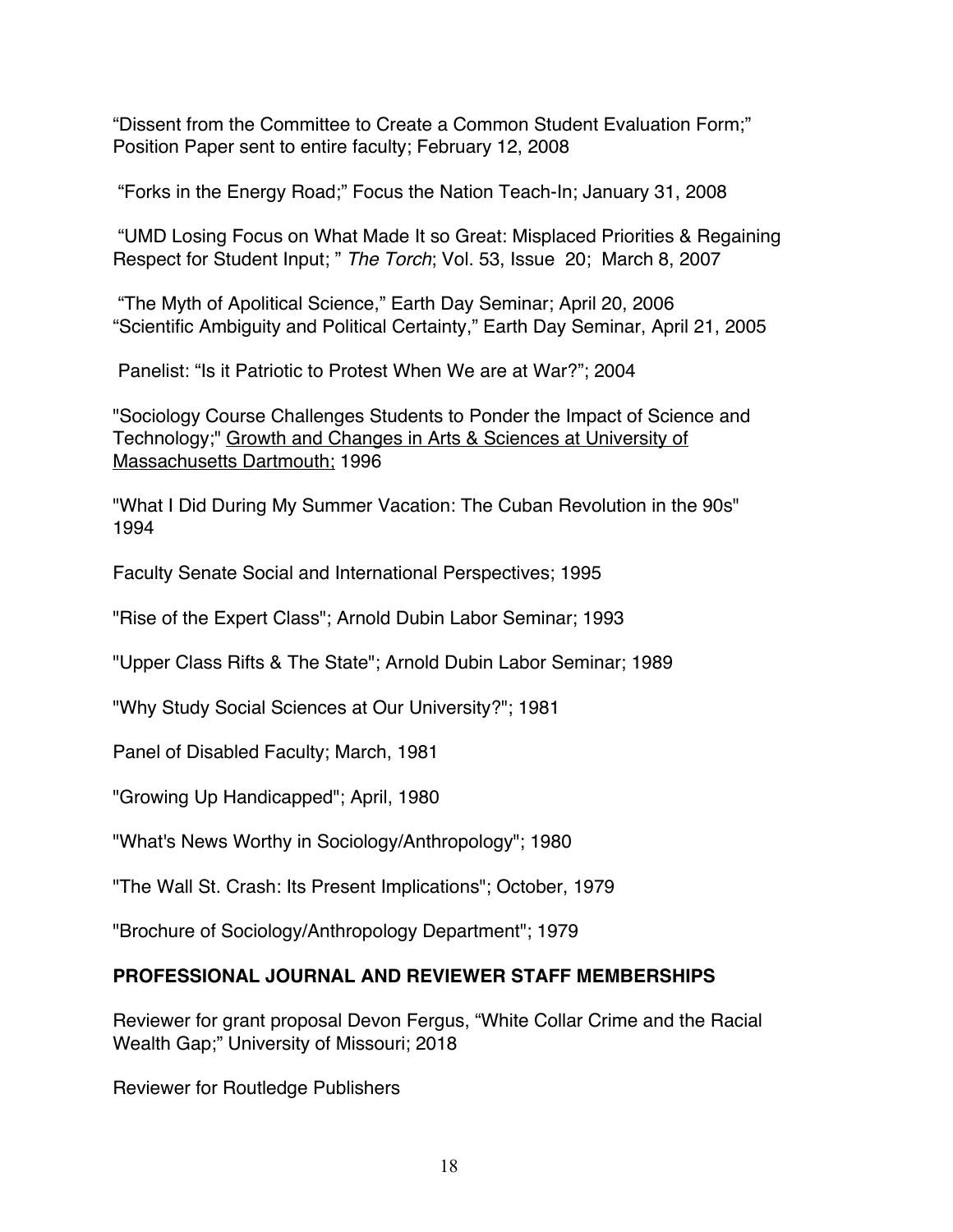Reviewer for *Teaching Sociology*; Sage Publications

Editorial Board; *Humanity and Society*; 1983-1986, 2011-

Book Review Staff; *Choice* 2001- Editorial Board; *Bimonthly Review of Law Books* 1998-2007

Editorial Board; *Quarterly Journal of Ideology;* 1992- 1995

Book Review Staff; *Quarterly Journal of Ideology;* 1985- 1990

Book Review Staff; *Sociology: Review of New Books*; 1982-1983

#### **ACADEMIC HONORS AND GRANTS**

| 2015       | Capitalism: Should You Buy It? placed on Wall of Scholarship;<br><b>UMass-Dartmouth</b>                                                                                                           |
|------------|---------------------------------------------------------------------------------------------------------------------------------------------------------------------------------------------------|
| 2014       | Choice Outstanding Academic Title; Capitalism: Should You Buy It?                                                                                                                                 |
| 2008       | Evaluator for Peter Urmetzer, Ideology and Free Trade"; Social<br>Sciences and Humanities Research Council of Canada                                                                              |
| 2000-2008  | Listed in Who's Who in America                                                                                                                                                                    |
| 1997       | Listed in Who's Who in the World                                                                                                                                                                  |
| 1996       | Listed in Who's Who in The East                                                                                                                                                                   |
| 1992       | Power in the Highest Degree, nominated for Distinguished<br><b>Publication Award, 1 of 12 candidates for the best book in</b><br>Sociology in previous 3 years; American Sociological Association |
| 1992       | Amicus Curiae; Supreme Court of the United States                                                                                                                                                 |
| 1988, 1986 | Tier II Merit Raise, UMD                                                                                                                                                                          |
| 1988       | Participant-Comparative Sociology Seminar,<br>Nanzan University; Nagoya, Japan                                                                                                                    |
| 1987       | Participant-Comparative Economist Tour of Soviet<br>Union & Eastern Europe                                                                                                                        |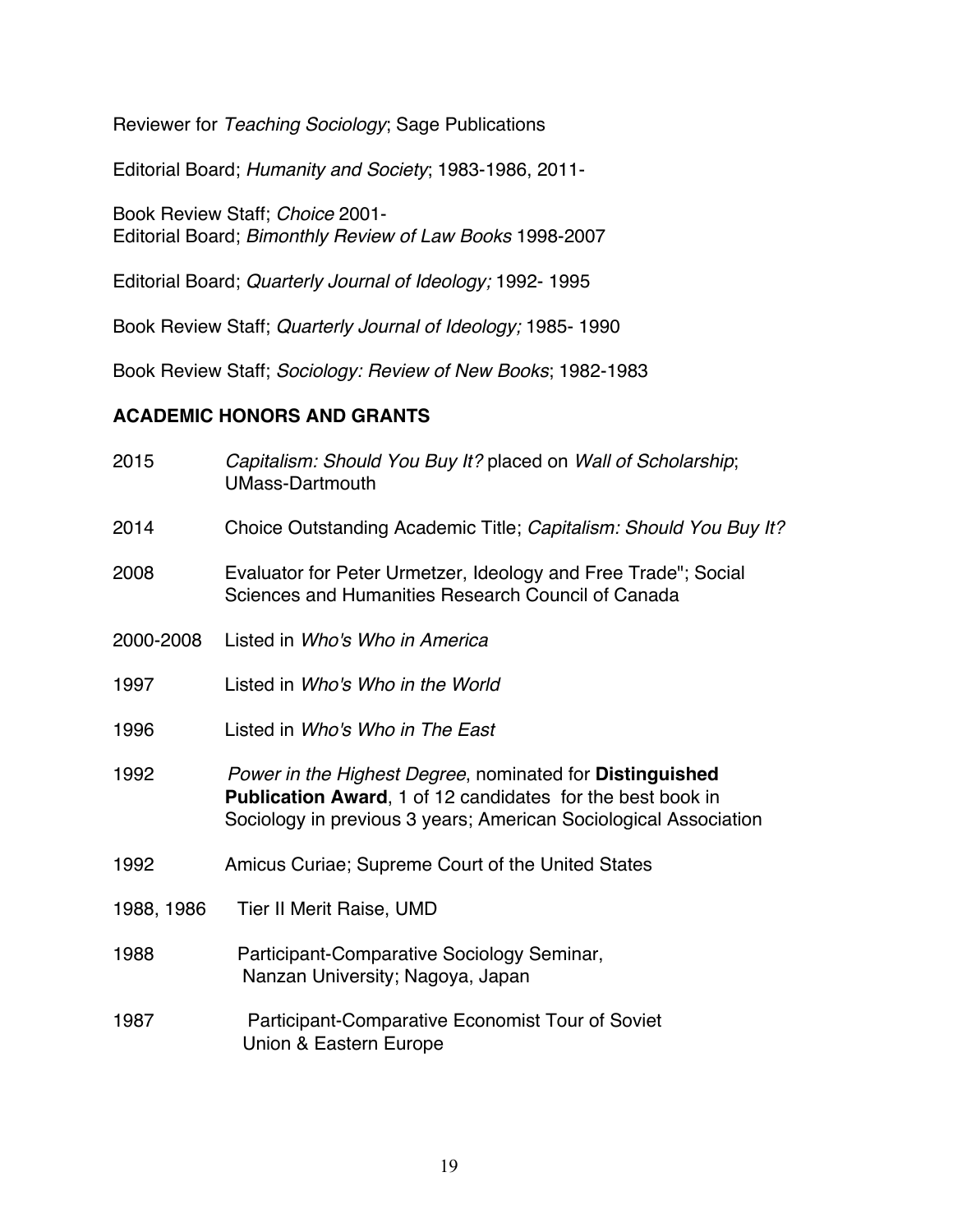| 1986      | Participant-Cultural Exchange Seminar-<br>People's Republic of China         |
|-----------|------------------------------------------------------------------------------|
| 1985-1986 | Sabbatical Leave, UMD                                                        |
| 1984      | Greater New Bedford Jewish Federation Grant                                  |
| 1983-1984 | Broad Field Release Time - Computer Fluency                                  |
| 1983      | Participant- New Jewish Agenda Peace Tour of Israel                          |
| 1972-1973 | University of California Fellowship                                          |
| 1971-1972 | Columbia University Fellowship                                               |
| 1971      | B.A. Magna Cum Laude with Honors in Sociology,<br><b>Brandeis University</b> |

1968-1971 Commonwealth of Massachusetts Scholarship

## **COMMITTEE MEMBERSHIPS & OTHER POSITIONS AT UMD**

Sociology-Anthropology Department Curriculum Committee 2017-

Sociology-Anthropology Department Representative to *Accepted Student Day,* April 19, 2017.

Member of the Department Recruitment and Retention Committee; 2016

Sociology-Anthropology Department Representative to *Experience UMassD*, March 7, 2016.

Social Science Academic Council 2015-

Student Writing Assessment Committee 2015, 2016

Geraldine Gamburd Memorial Scholarship Committee; 2014-

Represent UMD at the National Association for College Admission Counseling (NACAC) Fair, Boston, Mass.; May 2014

Delegate American Federation of Teachers Massachusetts Convention 2010; 2012; 2013; 2014; 2015; 2016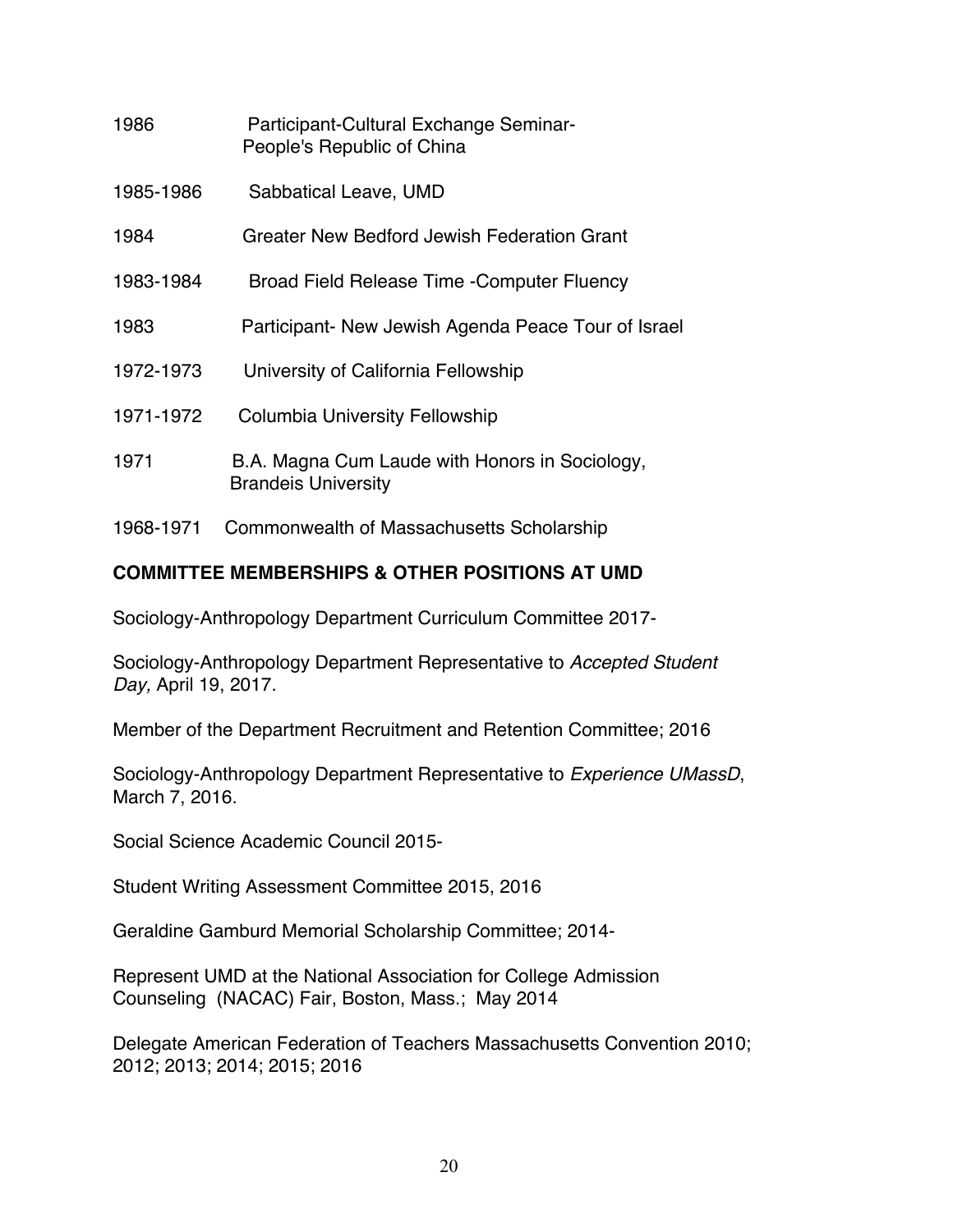College of Arts & Sciences Student Experience Strategic Focus Area Committee; 2013

Grievance Advocate 2012

Convener Sociology/Anthropology Faculty Evaluation Committee for Tenure and Sabbatical Application of two colleagues 2011

Sociology/Anthropology Curriculum Subcommittee for the Revitalization of the Program 2011-2012

Sociology/Anthropology Course Evaluation Workshop 2011-2012

University Admissions Committee 2009-

University Sustainability Committee 2008-

Faculty Student Academic Affairs Committee 2008-

Social Science Representative to Faculty Senate Steering Committee 2007-2008

Faculty Senate 2006-2017

Faculty Federation Committee to Create a Common Student Evaluation Form 2007-2009

Faculty Federation Working Conditions Contract Sub-Committee 2006

Sociology/Anthropology Methods Curriculum Committee 2006

Committee to evaluate the Center for Business Research 2004-2005

Chancellor's Affirmative Action Advisory Committee 2003-

Sociology/Anthropology Methods Search Committee 2004

Vice Chairman for Students Affairs; Department of Sociology/Anthropology; 1994-2003

Institutional Review Board for Protection of Human Subjects 2000-2001

Leo Sullivan Teacher of the Year Committee, 1996-1998

Committee to Evaluate the Provost 1998